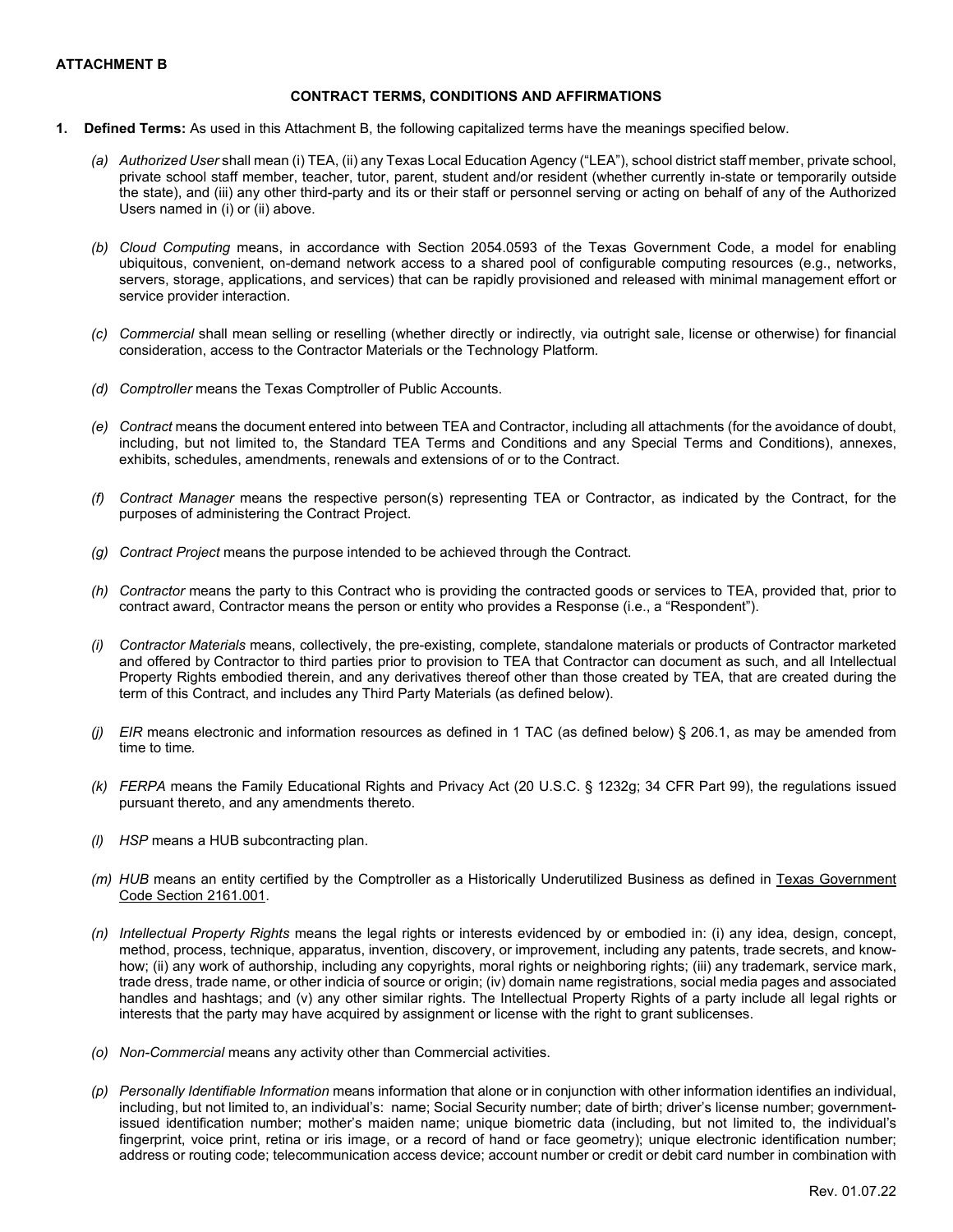any required security code, access code, or password that would permit access to an individual's financial account; and/or identity and relates to the physical or mental health or condition of the individual, the provision of health care to the individual; or payment for the provision of health care to the individual.

With regard to information relating to students, the term also includes:

- (i) The student's name;
- (ii) The name of the student's parents or other family members;
- (iii) The address of the student's parent or other family members;
- (iv) A personal identifier, such as the student's social security number, student number, or [biometric record;](https://www.law.cornell.edu/definitions/index.php?width=840&height=800&iframe=true&def_id=33f96bd2e3b7de056caa1193c3ab8ec6&term_occur=999&term_src=Title:34:Subtitle:A:Part:99:Subpart:A:99.3)
- (v) Other indirect identifiers, such as the student's date of birth, place of birth, and mother's maiden name;
- (vi) Other information that, alone or in combination, is linked or linkable to a specific student that would allow a reasonable person in the school community, who does not have personal knowledge of the relevant circumstances, to identify the student with reasonable certainty; or
- (vii) Information requested by a person who the educational agency or institution reasonably believes knows the identity of the student to whom the education record relates.
- *(q) Protected Data* means the data, in electronic and physical form, that
	- (i) is collected by and through any Technology Platform provided or operated by Contractor,
	- (ii) may be input by Authorized Users, and/or
	- (iii) is generated by Authorized Users or their devices by interacting with any Technology Platform provided by or through Contractor,

including, without limitation, Personally Identifiable Information pertaining to students as well as to their parents or legal guardian and all grades, scorings, rankings, percentage comparisons, answers and responses to questions and assignments, and "educational records" as that term is defined by FERPA. *Protected Data* shall also include all versions and portions of any part of the Protected Data, all files and databases containing such Protected Data, as well as any information derived or generated therefrom through database hygiene, database management or otherwise. As between TEA and Contractor, Protected Data shall be deemed to be owned by TEA, provided that Protected Data applicable to Authorized Users other than TEA, shall be owned by the applicable Authorized User to whom it applies, unless TEA acquires ownership thereof in another agreement.

- *(r) Response* is what a Contractor submits in response to the following specific competitive solicitations: an invitation for bids; a request for offers; a request for proposals; a request for qualifications; or a statement of work solicitation under a Department of Information Resources contract.
- *(s) Service Credit* means any applicable credit or any refund for inadequate performance of a Technology Platform that could be construed as liquidated damages and has been incorporated into this Contract as a valid pre-estimate of damages TEA will sustain which will not be capable of precise determination; such credit is therefore considered to be agreed-upon costs incurred as a result of Contractor's failure to meet the contracted-for requirements, and is not a penalty.
- *(t) Special Terms and Conditions* means any provisions contained in an Attachment to this Contract labeled "Special Terms and Conditions of this Contract."
- *(u) Standard TEA Terms and Conditions* or *Standard Terms* means the provisions contained in this Attachment B.
- *(v) State* means the State of Texas.
- *(w) TAC* means the Texas Administrative Code.
- *(x) TEA* means the Texas Education Agency.
- *(y) TEA Confidential Information* means information that is confidential under the provisions of the FERPA, the Texas Public Information Act, or other applicable State or federal laws, that is provided to Contractor by TEA, that Contractor collects on behalf of TEA, that Contractor obtains in connection with the provision of goods and services hereunder and/or that is otherwise designated by TEA as non-public TEA confidential information including, without limitation, Protected Data. Examples of TEA Confidential Information include: (i) Personally Identifiable Information (ii) criminal background checks; (iii) an e-mail address of a member of the public, unless the individual waives his or her right to e-mail confidentiality by affirmatively consenting to disclose the e-mail address or the individual seeks to contract or has a contract with TEA; (iv) certain personnel information concerning a TEA employee including, but not limited to, home address, home telephone number, emergency contact information, and family member information (if the employee elects in writing to keep this information confidential), personal medical information, and information reflecting personal financial decisions such as the employee's choice of insurance carrier or choice to contribute money to a 401(k); (v) information about security vulnerabilities in TEA systems; (vi) dataset extracted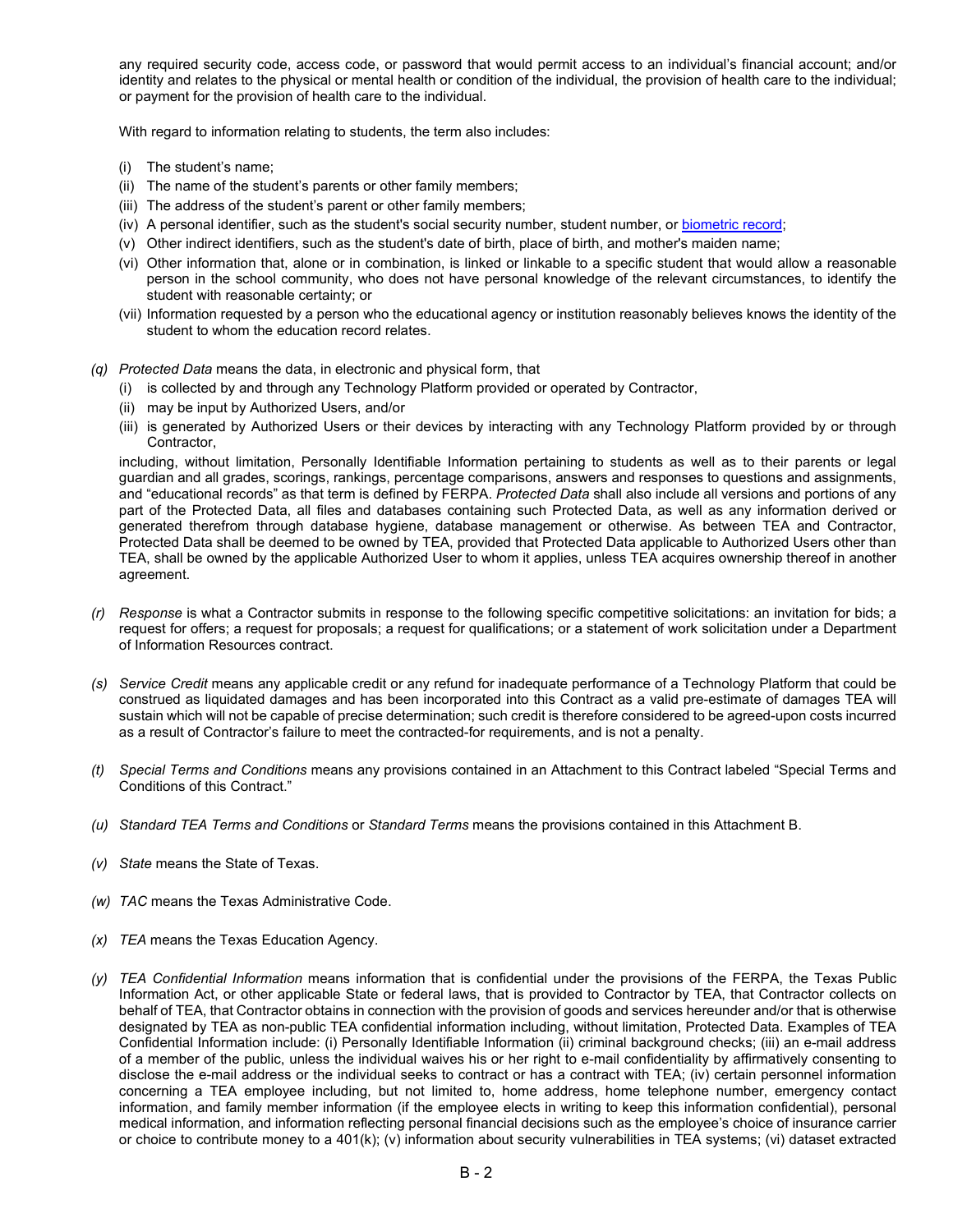from confidential sources (e.g., SAS data sets); and (vii) Student IDs (FERPA protected) and some Government IDs. *TEA Confidential Information* also includes, without limitation, all cookies and metadata associated with TEA's webpages and online content.

- *(z) TEA Trademarks License* has the meaning assigned to such term in Clause 18 of this Attachment B.
- *(aa) Technology Platform* means the software and infrastructure (including but not limited to Contractor's software application or applications and any third-party or other software, and all new versions, updates, revisions, improvements, and modifications) in a hosted environment provided by Contractor to which TEA and/or Any Authorized User is being granted access under this Contract via a web site, designated IP address(es), or APIs, as described more fully in Attachment G to the Contract.
- *(bb) Term* means the period of time between the execution of the Contract and the expiration of the Contract.
- *(cc) Third-Party Materials* means any licensed third-party materials, and derivatives thereof, provided by Contractor to TEA.
- *(dd) WCAG* means web content accessibility guidelines, version 2.1 of June 5, 2018, from the World Wide Web Consortium, which are incorporated herein by reference, as amended.
- *(ee) Working Day* means any day, Monday-Friday, other than a national holiday or state holiday, each as defined by Texas Government Code, §662.003(a), the Friday after Thanksgiving Day, December 24th, December 26th and any other day that the TEA is closed. Use in these Standard Terms of the term "day" or "calendar day" rather than "working day" shall mean a calendar day*.*
- *(ff) Works* means all tangible or intangible material, products, ideas, documents or works of authorship prepared or created by Contractor for or on behalf of TEA at any time after the beginning date of the Contract. "Works" includes but is not limited to computer software, data, metadata, source code, concepts, systems, methodologies, information, images, illustrations, designs, graphics, drawings, educational materials, assessment forms, testing materials, logos, trademarks, patentable materials, etc. "Works" excludes any Contractor Materials, as defined above.
- **2. Excess Obligations Prohibited:** This Contract is subject to termination or cancellation, without penalty to TEA, either in whole or in part, subject to the availability of State funds. TEA is a State agency whose authority and appropriations are subject to actions of the Texas Legislature. If TEA becomes subject to a legislative change, revocation of statutory authority, or lack of appropriated funds that would render either TEA's or Contractor's delivery or performance under the Contract impossible or unnecessary, the Contract will be terminated or cancelled and be deemed null and void. In the event of a termination or cancellation under this provision, TEA will not be liable to Contractor for any damages that arise out of or are related to such termination or cancellation, and TEA will not be required to give prior notice of such termination or cancellation. Termination under this section shall not affect TEA's right to use previously paid licensed software through the term of each such license, or any maintenance or support paid prior to such termination.
- **3. Indemnification**: For the avoidance of doubt, TEA shall not indemnify Contractor or any other entity under the Contract because TEA is prohibited by law from indemnifying third parties.

### **General**

CONTRACTOR SHALL DEFEND, INDEMNIFY AND HOLD HARMLESS THE STATE AND TEA, AND/OR THEIR OFFICERS, AGENTS, EMPLOYEES, REPRESENTATIVES, CONTRACTORS, ASSIGNEES, AND/OR DESIGNEES FROM AND AGAINST ANY AND ALL LIABILITY, ACTIONS, CLAIMS, DEMANDS, OR SUITS, AND ALL RELATED COSTS, ATTORNEY FEES, AND EXPENSES ARISING OUT OF, OR RELATING TO ANY ACTS OR OMISSIONS OF CONTRACTOR OR ITS AGENTS, EMPLOYEES, SUBCONTRACTORS, ORDER FULFILLERS, OR SUPPLIERS OF SUBCONTRACTORS IN THE EXECUTION OR PERFORMANCE OF THE CONTRACT AND ANY PURCHASE ORDERS ISSUED UNDER THE CONTRACT. THE DEFENSE SHALL BE COORDINATED BY CONTRACTOR WITH THE OFFICE OF THE TEXAS ATTORNEY GENERAL WHEN TEXAS STATE AGENCIES ARE NAMED DEFENDANTS IN ANY LAWSUIT AND CONTRACTOR MAY NOT AGREE TO ANY SETTLEMENT WITHOUT FIRST OBTAINING THE CONCURRENCE FROM THE OFFICE OF THE TEXAS ATTORNEY GENERAL. CONTRACTOR AND TEA AGREE TO FURNISH TIMELY WRITTEN NOTICE TO EACH OTHER OF ANY SUCH CLAIM.

### Intellectual Property

CONTRACTOR SHALL DEFEND, INDEMNIFY AND HOLD HARMLESS THE STATE AND TEA, AND/OR THEIR OFFICERS, AGENTS, EMPLOYEES, REPRESENTATIVES, CONTRACTORS, ASSIGNEES, AND/OR DESIGNEES FROM AND AGAINST ANY AND ALL LIABILITY, ACTIONS, CLAIMS, VIOLATIONS, MISAPPROPRIATIONS OR INFRINGEMENT OF ANY PATENT, TRADEMARK, COPYRIGHT, TRADE SECRET OR OTHER INTELLECTUAL PROPERTY RIGHTS AND/OR OTHER INTANGIBLE PROPERTY, PUBLICITY OR PRIVACY RIGHTS, ARISING OUT OF OR RELATING TO: (A) THE PERFORMANCE OR ACTIONS OF CONTRACTOR PURSUANT TO THIS CONTRACT; (B) ANY DELIVERABLE, WORKS, DERIVATIVES OF SUCH DELIVERABLES AND WORKS, CONFIGURED SERVICE OR OTHER SERVICE PROVIDED HEREUNDER; AND/OR (C) TEA'S AND/OR CONTRACTOR'S USE OF OR ACQUISITION OF ANY REQUESTED SERVICES OR OTHER ITEMS PROVIDED TO TEA BY CONTRACTOR OR OTHERWISE TO WHICH TEA HAS ACCESS AS A RESULT OF CONTRACTOR'S PERFORMANCE UNDER THE CONTRACT. CONTRACTOR AND TEA AGREE TO FURNISH TIMELY WRITTEN NOTICE TO EACH OTHER OF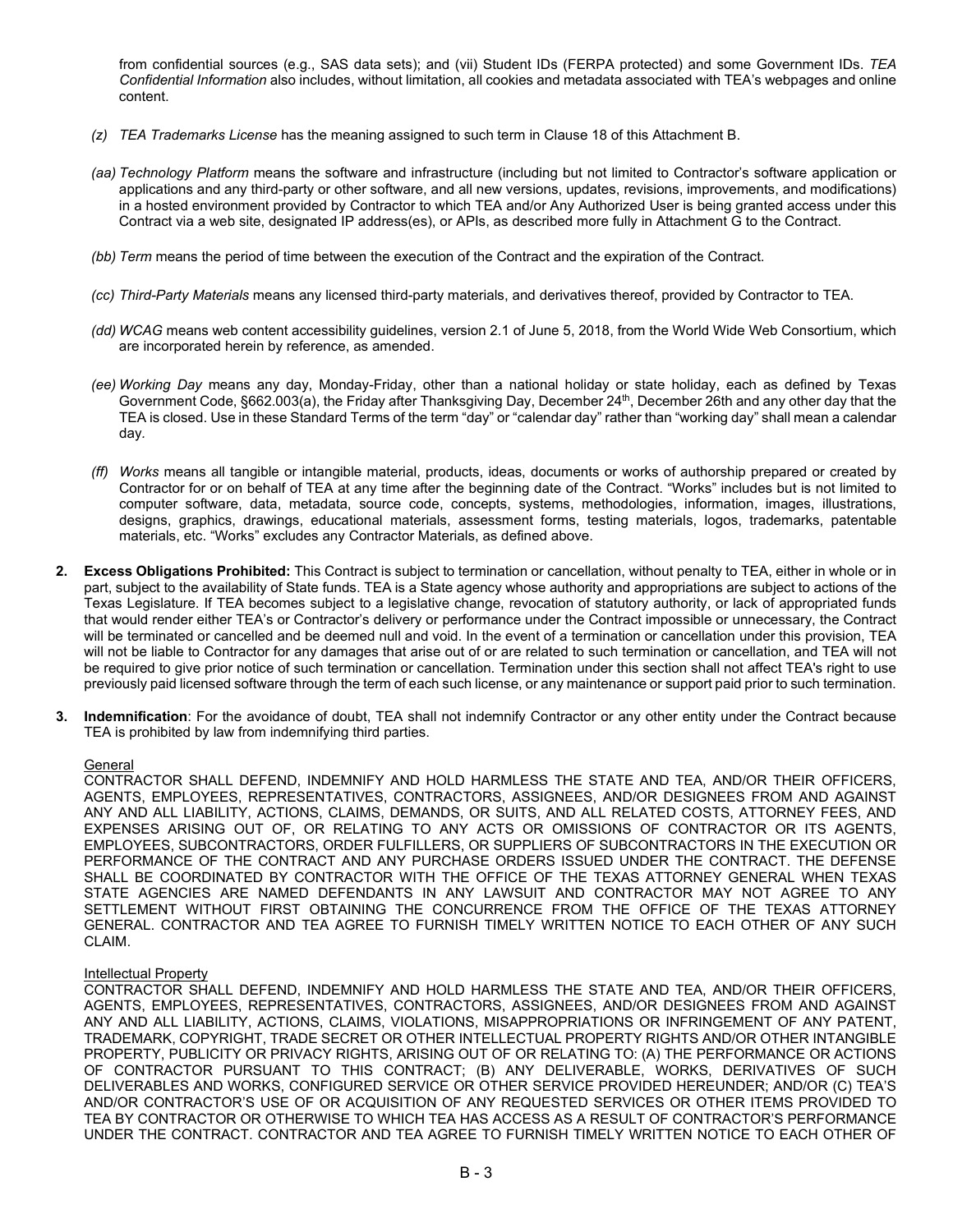ANY SUCH CLAIM. CONTRACTOR SHALL BE LIABLE TO PAY ALL RELATED COSTS, ATTORNEYS' FEES, AND EXPENSES. THE DEFENSE SHALL BE COORDINATED BY CONTRACTOR WITH THE OFFICE OF THE TEXAS ATTORNEY GENERAL WHEN TEXAS STATE AGENCIES ARE NAMED DEFENDANTS IN ANY LAWSUIT AND CONTRACTOR MAY NOT AGREE TO ANY SETTLEMENT WITHOUT FIRST OBTAINING THE CONCURRENCE FROM THE OFFICE OF THE TEXAS ATTORNEY GENERAL. IN ADDITION, CONTRACTOR WILL REIMBURSE TEA AND THE STATE FOR ANY CLAIMS, DAMAGES, COSTS, EXPENSES OR OTHER AMOUNTS, INCLUDING, BUT NOT LIMITED TO, ATTORNEYS' FEES AND COURT COSTS, ARISING FROM ANY SUCH CLAIM. IF TEA DETERMINES THAT A CONFLICT EXISTS BETWEEN ITS INTERESTS AND THOSE OF CONTRACTOR OR IF TEA IS REQUIRED BY APPLICABLE LAW TO SELECT SEPARATE COUNSEL, TEA WILL BE PERMITTED TO SELECT SEPARATE COUNSEL AND CONTRACTOR WILL PAY ALL REASONABLE COSTS OF TEA'S COUNSEL.

#### Taxes/Workers' Compensation/Unemployment Insurance – Including Indemnity

CONTRACTOR AGREES AND ACKNOWLEDGES THAT DURING THE EXISTENCE OF THIS CONTRACT, CONTRACTOR SHALL BE ENTIRELY RESPONSIBLE FOR THE LIABILITY AND PAYMENT OF CONTRACTOR'S AND CONTRACTOR'S EMPLOYEES' TAXES OF WHATEVER KIND, ARISING OUT OF THE PERFORMANCES IN THIS CONTRACT. CONTRACTOR AGREES TO COMPLY WITH ALL STATE AND FEDERAL LAWS APPLICABLE TO ANY SUCH PERSONS, INCLUDING LAWS REGARDING WAGES, TAXES, INSURANCE, AND WORKERS' COMPENSATION. TEA AND/OR THE STATE SHALL NOT BE LIABLE TO CONTRACTOR, ITS EMPLOYEES, AGENTS, OR OTHERS FOR THE PAYMENT OF TAXES OR THE PROVISION OF UNEMPLOYMENT INSURANCE AND/OR WORKERS' COMPENSATION OR ANY BENEFIT AVAILABLE TO A STATE EMPLOYEE OR EMPLOYEE OF ANOTHER GOVERNMENTAL ENTITY CUSTOMER.

CONTRACTOR AGREES TO INDEMNIFY AND HOLD HARMLESS TEA, THE STATE AND/OR THEIR EMPLOYEES, AGENTS, REPRESENTATIVES, CONTRACTORS, AND/OR ASSIGNEES FROM ANY AND ALL LIABILITY, ACTIONS, CLAIMS, DEMANDS, OR SUITS, AND ALL RELATED COSTS, ATTORNEYS' FEES, AND EXPENSES, ARISING OUT OF OR RELATING TO PAYMENT OF TAXES OR THE PROVISION OF UNEMPLOYMENT INSURANCE AND/OR WORKERS' COMPENSATION OR ANY BENEFIT AVAILABLE TO A STATE EMPLOYEE OR EMPLOYEE OF ANOTHER GOVERNMENTAL ENTITY CUSTOMER IN ITS PERFORMANCE UNDER THIS CONTRACT. CONTRACTOR SHALL BE LIABLE TO PAY ALL COSTS OF DEFENSE INCLUDING ATTORNEYS' FEES. THE DEFENSE SHALL BE COORDINATED BY CONTRACTOR WITH THE OFFICE OF THE ATTORNEY GENERAL WHEN TEXAS STATE AGENCIES ARE NAMED DEFENDANTS IN ANY LAWSUIT AND CONTRACTOR MAY NOT AGREE TO ANY SETTLEMENT WITHOUT FIRST OBTAINING THE CONCURRENCE FROM THE OFFICE OF THE ATTORNEY GENERAL. CONTRACTOR AND TEA AGREE TO FURNISH TIMELY WRITTEN NOTICE TO EACH OTHER OF ANY SUCH CLAIM.

- **4. Signature Authority and Binding Effect:** By submitting the Response, Contractor represents and warrants that the individual submitting this document and the documents made part of this Response is authorized to sign such documents on behalf of the Contractor. By executing the Contract, Contractor represents and warrants that the individual signing the Contract and any documents made part of the Contract is authorized to sign such documents on behalf of the Contractor and to bind the Contractor under the Contract. The Contract shall be binding upon and shall inure to the benefit of TEA and Contractor and to their respective permitted successors, and assigns.
- **5. Responsibility for Actions and Limitation on Authority:** Contractor is solely responsible for its actions and those of its agents, employees or subcontractors. Contractor and its agents, employees or subcontractors shall have no authority to act for or on behalf of TEA or the State except as expressly provided for in the Contract; no other authority, power or use is granted or implied. Contractor and its agents, employees and subcontractors may not incur any debt, obligation, expenses, or liability of any kind on behalf of TEA or the State.
- **6. Final Expression, and Superseding Document:** The Contract represents the final and complete expression of the terms of agreement between the parties. The Contract supersedes any previous understandings or negotiations between the parties and any documents referenced via URLs, "click-through" license agreements, end-user licenses, subscription agreements, terms of use or other terms that may be presented on, through or by the Technology Platform provided or operated by Contractor (whether presented before or after contract signing) (collectively, "Supplemental Terms"). Such Supplemental Terms shall have no force and effect with respect to the Parties or any Authorized Users except with respect to the Creative Commons and open source licenses specified in Attachment E to the Contract. Contractor hereby represents and warrants that no Creative Commons licenses or open source licenses are applicable to any Works or Contractor Materials except as provided in Attachment E to the Contract, and if no Attachment E is attached to the Contract, no such Supplemental Terms apply to this Contract. Subject to the foregoing, any representations, oral statements, promises or warranties that differ from the Contract shall have no force or effect. The Contract may be modified, amended or extended as provided in Clause 7 or Clause 30 below.
- **7. Amendments:** All modifications, amendments or extensions to this Contract are subject to Clause 2 of these Standard TEA Terms and Conditions, will be executed on standard TEA forms, and will follow TEA's internal contracting process. All modifications, amendments or extensions will be initiated by TEA Contract and Purchasing staff. A modification, amendment, or extension to this Contract will become effective on the date of signature by TEA or the effective date shown on such, modification, amendment or extension document, whichever is later. All modifications, amendments, or extensions (other than a renewal as provided for in the Contract) must be in writing and signed by both parties. Notwithstanding the foregoing, TEA may make technical amendments in order to correct manifest errors in the Contract, provided such technical amendments would not have a materially adverse effect on Contractor and that Contractor does not contest in writing the amendments within 30 days after TEA provides written notice to Contractor of such technical amendments.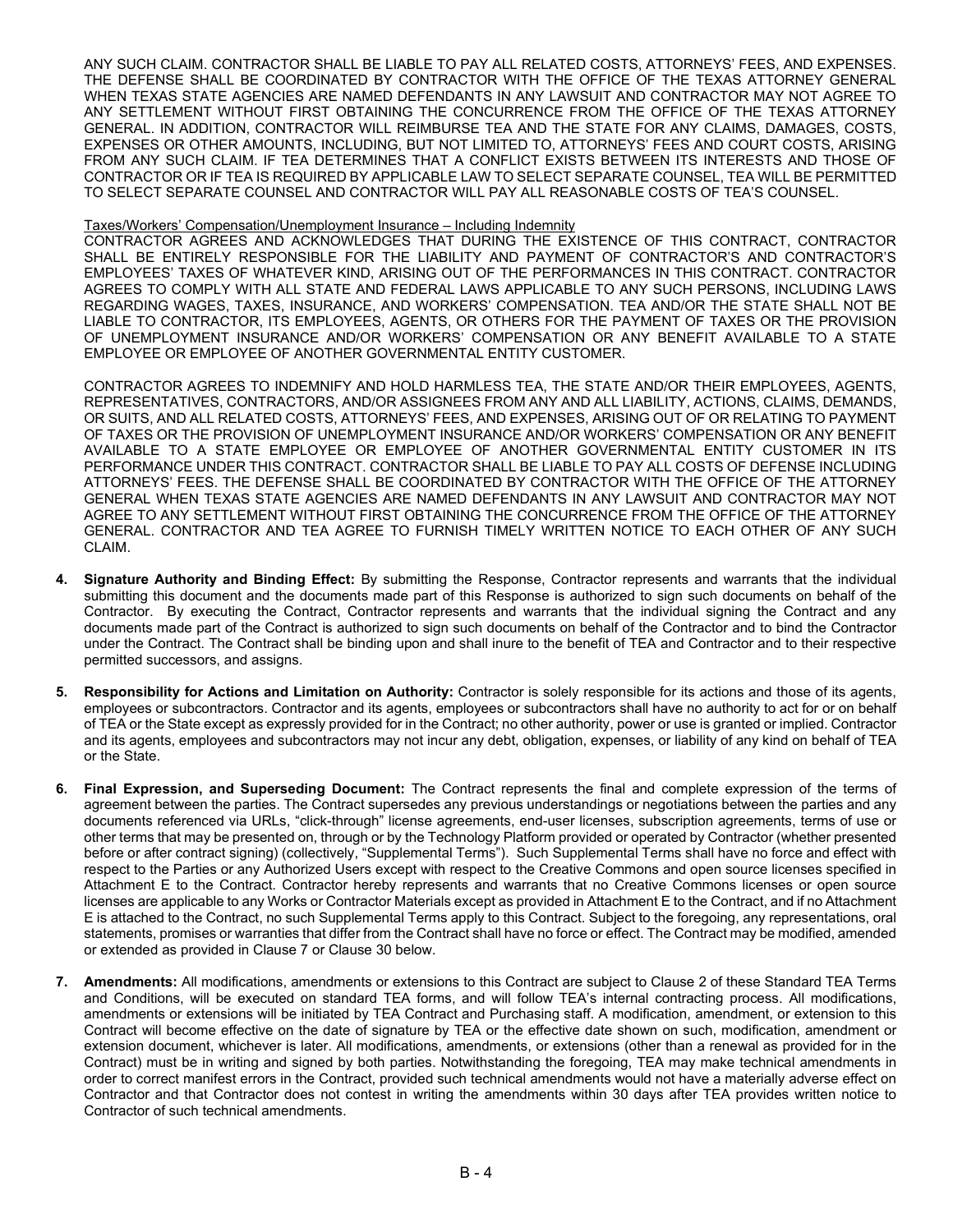- (a) Written amendments are required for the following Contract changes:
	- i. Any revision which would result in the need for additional funding;
	- ii. Revisions or additions to the scope of work, deliverables, or objectives of the Contract, other than revisions permitted by paragraph (b) of this Clause 7;
	- iii. Any extension of the period of the Contract other than a renewal as provided for in the Contract;
	- iv. Any reduction of funds or reduction in the scope of work, other than revisions permitted by paragraph (b) of this Clause 7;
	- v. Any change to the Standard TEA Terms and Conditions; and
- (b) Informal budget revisions signed by Contract Managers shall be permitted for the following contract changes:
	- i. Reallocating funds among existing contract tasks/deliverables (up to 25% increase/decrease per specified task/deliverable);
	- ii. Reallocating funds across TEA fiscal years and State bienniums; and<br>iii. Revisions to the scope of work consisting of a reduction to specified ta
	- Revisions to the scope of work consisting of a reduction to specified tasks that would decrease the total contract value (up to 25% decrease in total contract value).

# Updates to Standard TEA Terms and Conditions

TEA updates the TEA Standard Terms and Conditions on a regular basis to account for changes to laws and evolving agency needs. Contractor agrees that updated Standard TEA Terms and Conditions may be included in any amendment, renewal, or other document altering this Contract and that any negotiations regarding such updated Standard TEA Terms and Conditions will be limited to terms that have changed since the most recent Standard TEA Terms and Conditions attached to the Contract.

- **8. Subcontracting**: Contractor may not subcontract any or all of the work and/or obligations due under the Contract without prior written approval of TEA. Subcontracts, if any, entered into by the Contractor shall be in writing and be subject to the requirements of the Contract. Should Contractor subcontract any of the services required in the Contract, Contractor expressly understands and acknowledges that in entering into such subcontract(s), TEA is in no manner liable to any subcontractor(s) of Contractor. In no event shall this provision relieve Contractor of the responsibility for ensuring that the services performed under all subcontracts are rendered in compliance with the Contract.
- **9. Personnel Assignments, Transfers, HUB Subcontracting, Substitutions and Reporting**: TEA reserves the right to request changes in personnel assigned to the project. The TEA Contract Manager must pre-approve any changes in key personnel throughout the contract term. Pursuant to 34 TAC §201.281-298 and Texas Government Code, Chapter 2161, Contractor shall maintain business records documenting compliance with the HSP and shall submit compliance reports to TEA. Any changes to the HSP must be approved by TEA HUB Coordinator before subcontracting changes are initiated. Substitutions are not permitted without written approval of TEA Contract Manager. If Contractor subcontracts any of the work without prior authorization and without complying with this Clause, Contractor is deemed to have breached the Contract and is subject to any remedial actions provided by Government Code, Chapter 2161, and other applicable State law. Contractor will be responsible for maintaining business records documenting compliance with HUB Program requirements. Contractor shall submit a Progress Assessment Report (PAR) monthly documenting all subcontractor payments made in the preceding month. Submission of the PAR is a condition for payment. Contractor shall also report all 2<sup>nd</sup> and 3<sup>rd</sup> Tier subcontracting in the monthly PAR. PAR's are due no later than the 10<sup>th</sup> day of the following month. The PAR is required to be submitted monthly, even if no reportable activity occurred for the month. Reports shall be submitted electronically to the [HUBOffice@tea.texas.gov.](mailto:HUBOffice@tea.texas.gov) In addition to the PAR, Contractor shall also create and maintain a monitoring report to document that it is diligently monitoring and enforcing subcontractor compliance with the Contract. When requested by TEA, Contractor shall furnish TEA with satisfactory proof of its compliance with this provision.
- **10. Interpretation**: The terms, conditions, and assurances, which are stated in the competitive solicitation, in response to which Contractor submitted a Response, are incorporated herein by reference. Contractor's Response that was furnished to TEA in response to the competitive solicitation is incorporated herein by reference. In the event of a conflict between or among the various documents comprising the Contract, the order of precedence set forth in the Contract shall apply. Any alterations, additions, or deletions to the terms of this Contract which are required by changes in federal or State law or regulations are automatically incorporated into this Contract without written amendment hereto and shall become effective on the date designated by such law or by regulation.
- **11. Severability:** In the event that any provision of this Contract is later determined to be invalid, void, or unenforceable, the invalid provision will be deemed severable and stricken from the Contract as if it had never been incorporated herein. The remaining terms, provisions, covenants, and conditions of this Contract shall remain in full force and effect, and shall in no way be affected, impaired, or invalidated.
- **12. Proof of Financial Stability, Records Retention and the Right to Audit:** TEA may require Contractor to provide proof of financial stability prior to or at any time during the Contract term.

Contractor shall maintain and retain all records relating to the performance of the Contract, including supporting fiscal documents adequate to ensure that claims for Contract funds are in accordance with applicable State requirements. These records will be maintained and retained by Contractor for a period of seven years after (a) the Contract expiration date or (b) the resolution of all audit, claim, and litigation matters related to the Contract, whichever is later.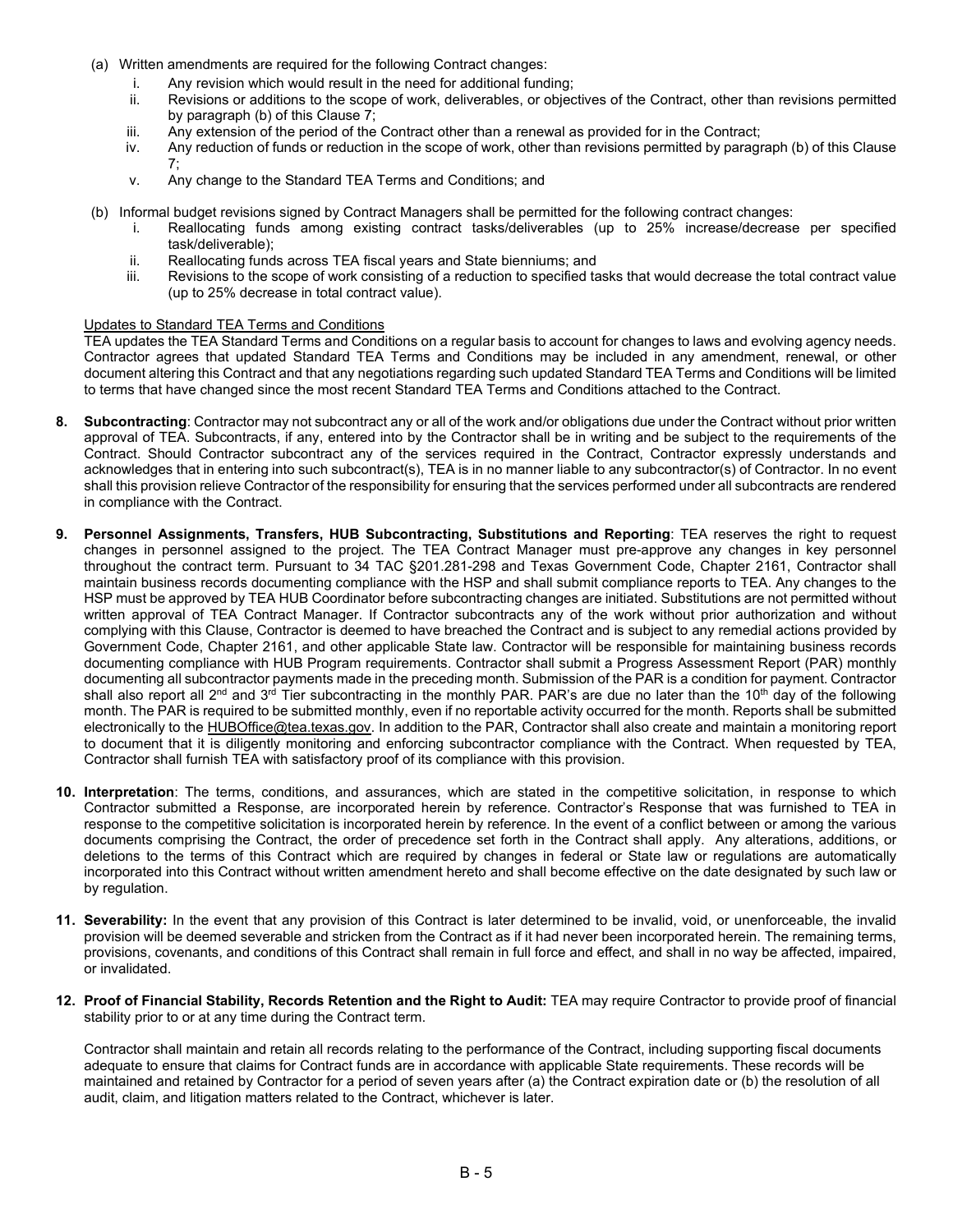**13. State Auditor's Right to Audit:** Pursuant to [Section 2262.154](http://www.statutes.legis.state.tx.us/Docs/GV/htm/GV.2262.htm) of the Texas Government Code, the State auditor may conduct an audit or investigation of Contractor or any other entity or person receiving funds from the State directly under this Contract or indirectly through a subcontract under this Contract. The acceptance of funds by Contractor or any other entity or person directly under this Contract or indirectly through a subcontract under this Contract acts as acceptance of the authority of the State auditor, under the direction of the legislative audit committee to conduct an audit or investigation in connection with those funds. Under the direction of the legislative audit committee, Contractor or other entity that is the subject of an audit or investigation by the State auditor must provide the State auditor with access to any information the State auditor considers relevant to the investigation or audit. Contractor will ensure that this Clause concerning the authority to audit funds received indirectly by subcontractors through the Contract and the requirement to cooperate is included in any subcontract it awards.

Contractor further agrees that acceptance of funds under this Contract acts as acceptance for TEA to conduct an audit or investigation in connection with those funds. Contractor, subcontractors, and any entities receiving funds through this Contract shall cooperate fully with TEA in the conduct of the audit or investigation, including making available at reasonable times and upon reasonable notice, and for a reasonable period, work papers, reports, books, records, supporting documents and any other records kept current by them pertaining to the Contract for purposes of inspecting, monitoring, auditing or evaluating by TEA and the State of Texas.

# **14. Technology Platform (SaaS) License**

- (a) **License to Access and Use Technology Platform** Contractor hereby grants to TEA, exercisable by TEA and by and through its Authorized Users, a nonexclusive, royalty-free, irrevocable, transferable and sublicensable (pursuant to Clause 15) right and license throughout the world during the Term and such additional periods, if any, as Contractor is required to provide any Technology Platform, to: (i) access and use the Technology Platform, including in operation with other software, hardware, systems, networks, and Technology Platform, for TEA's permitted uses; (ii) generate, print, copy, upload, download, store and otherwise process all graphical user interfaces, audio, visual, digital, and other output, displays, and content as may result from any access to or use of the Technology Platform; (iii) prepare, reproduce, print, download and use as many copies of the documentation as may be necessary or useful for any use of the Technology Platform under this Contract; (iv) access and use the Technology Platform for all such non-production uses and applications as may be necessary or useful for the effective use of the Technology Platform as permitted hereunder, including for purposes of analysis, development, configuration, integration, testing, training, maintenance, support, and repair, which access and use will be without charge and shall not be included for any purpose in any calculation of TEA's or its Authorized Users' use of the Technology Platform, including for purposes of assessing any fees or other consideration payable to Contractor or determining any excess use of the Technology Platform as described in an order; and (v) perform, display, execute, reproduce, and modify (including to create improvements and derivative works of), and distribute and otherwise make available to Authorized Users, any Technology Platform solely to the extent necessary to access or use the Technology Platform in accordance with the terms and conditions of this Contract.
- (b) **Technology Platform Service Levels and Service Credits**: Contractor shall make the Technology Platform available to Authorized Users in accordance with Attachment F to the Contract and provide the Service Credits set forth in Attachment F to the Contract for any failure to meet the agreed upon service levels.
- (c) **Technical Support Service Levels:** Contractor shall provide Authorized Users with technical support in accordance with Attachment F to the Contract.
- (d) **No Indemnities for Authorized Users:** The Parties hereby acknowledge and agree that since (i) Contractor controls the means of access to the Technology Platform, and (ii) because TEA is prohibited by law from indemnifying third parties, TEA shall have no responsibility or liability for: (1) verifying or enforcing whether an Authorized User is a bona fide Authorized User; (2) creating, distributing or enforcing login credentials; (3) controlling whether or not access to the Technology Platform is limited to Authorized Users; (4) enforcing or controlling Authorized Users' use of the Contractor Materials or the Technology Platform; (5) limiting Authorized Users' use of the Contractor Materials and the Technology Platform to Non-Commercial uses; (6) use of Contractor Materials, or the Technology Platform by Authorized Users; (7) any other failures of, or actions by, any Authorized User in connection with this Contract, other than the willful actions of TEA or its employees; or (8) adherence to any Technology Platform user agreement provisions.

# **15. Intellectual Property**

# (a) **Ownership and License to Works Components**

Contractor agrees that all Works (as defined above) are, upon creation, works made for hire and the sole property of TEA. Contractor and its officers, directors, employees, agents, representatives and subcontractors shall have no rights therein. If the Works are, under applicable law, not considered works made for hire, Contractor hereby assigns to TEA all worldwide ownership of all rights, including, but not limited to, the Intellectual Property Rights, in the Works, all works based upon, derived from or incorporating the Works, all income, royalties, damages, claims and payments now or hereafter due or payable with respect thereto, all causes of action, either in law or in equity for past, present, or future infringement based on the Intellectual Property Rights, and all rights corresponding to the foregoing. Contractor agrees to execute all papers and to perform such other actions, as TEA may deem necessary to secure for TEA or its designee the rights herein assigned, without the necessity of any further consideration, and TEA can obtain and hold in its own name all such rights to the Works. Contractor agrees to maintain written agreements with all officers, directors, employees, agents, representatives and subcontractors engaged by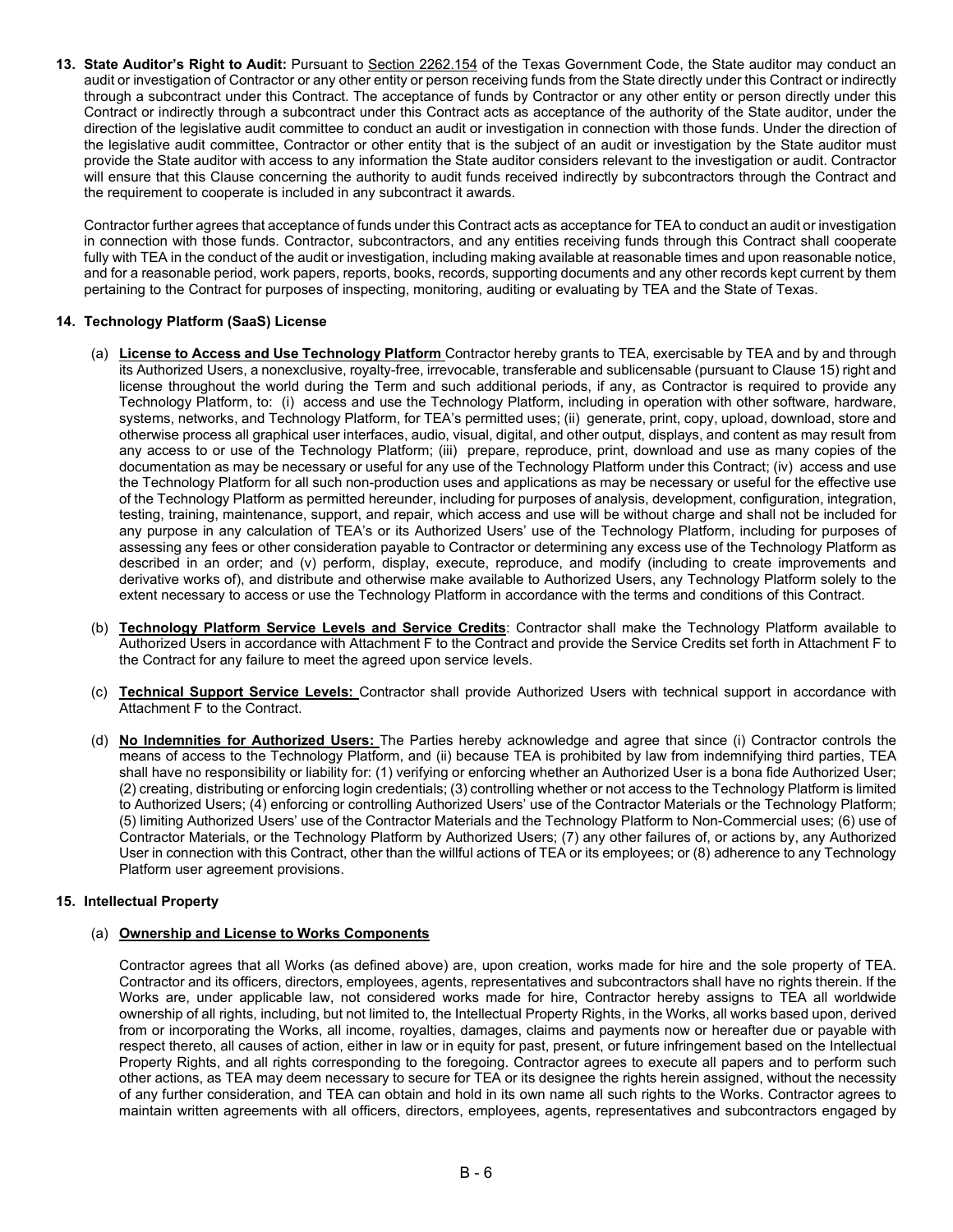Contractor for the Contract Project, granting Contractor rights sufficient to support the performance and grant of rights to TEA by Contractor. Copies of such agreements shall be provided to TEA promptly upon request.

In the event that Contractor has any rights in and to the Works that cannot be assigned to TEA, Contractor hereby grants to TEA an exclusive, worldwide, royalty-free, irrevocable, and perpetual license to directly and indirectly reproduce, distribute, modify, publicly perform and publicly display the Works, prepare derivative works to the Works, and to make, have made, use, sell and offer for sale any products developed by practicing such license rights, and to otherwise use such license rights, with the right to sublicense such rights through multiple levels of sublicenses.

If any preexisting rights are embodied in the Works, Contractor grants to TEA the irrevocable, perpetual, non-exclusive, worldwide, royalty-free right and license to (a) use, execute, reproduce, display, perform, distribute copies of, and prepare derivative works based upon such preexisting rights and any derivative works thereof and (b) authorize others to do any or all of the foregoing. Contractor agrees to notify TEA on delivery of the Works if they include any such preexisting rights. On request, Contractor will provide TEA with documentation indicating a third party's written approval for Contractor to use any preexisting rights that may be embodied or reflected in the Works.

Contractor represents and warrants that (i) it has the authority to grant the rights herein granted, (ii) it has not assigned or transferred any right, title, or interest in the Works or Intellectual Property Rights that would conflict with its obligations under the Contract, and Contractor will not enter into any such agreements, and (iii) the Works will be original and will not infringe any Intellectual Property Rights of any other person or entity. These representations and warranties will survive the termination of the Contract.

### (b) **License to Contractor Materials**

Contractor hereby grants to TEA and Authorized Users a nonexclusive, worldwide, royalty-free, fully paid-up, irrevocable, perpetual, unlimited, assignable and transferable right and license to the Contractor Materials, and any updates, revisions, additions thereto, or derivative works thereof, to directly and indirectly: (i) use, access, execute, reproduce, copy, modify, adapt, publicly display, publicly perform, provide access to, distribute copies of, transmit and otherwise use and exploit; and (ii) authorize others to do any or all of the foregoing in a sublicense, subcontractor agreement, sub-grant or otherwise, for or on behalf of TEA, in order to further the purposes of TEA (collectively "Materials License"). The Materials License includes the right for TEA and Authorized Users to create derivative works of the Contractor Materials and authorize others to do so in order to further the purposes of TEA and/or Authorized Users. The authors of such derivative works shall have and retain ownership of such derivative works.

- **16. Social Security Numbers (SSNs) Withheld:** TEA will not provide SSNs to any Contractor under this Contract unless specifically stated as part of the Contract Project requirements. TEA, its Contractors and their subcontractors, will not require or request school districts to provide SSNs under this Contract. Contractor agrees that in executing tasks on behalf of TEA, they will not use any student-identifying information in any way that violates the provisions of FERPA and will destroy or return all student-identifying information in accordance with the terms in Clause 19 on Confidential Information, FERPA, and Information Security Requirements hereof.
- **17. Nondisclosure and Press Releases:** Contractor shall not use TEA's name, logo, or other likeness in any press release, marketing material, or other announcement without TEA's prior written approval and in the event of such approval, Contractor shall comply with the TEA Trademarks License set forth below. TEA does not endorse any vendor, commodity, or service. Contractor is not authorized to make or participate in any media releases or public announcements pertaining to this procurement, the Response, the Contract, or the services to which any of the foregoing relate without TEA's prior written consent, and then only in accordance with explicit written instructions from TEA. All information gathered, produced, derived, obtained, analyzed, controlled or accessed by Contractor in connection with this Contract shall be and remain confidential and shall not be released or disclosed by Contractor without the prior written consent of TEA, which consent must specifically identify the information, data, or materials requested and the audience for the release of information.

### **18. Trademark License for Contractor's Use of TEA's Logo and Other Trademarks**

Contractor hereby acknowledges and agrees that all trademarks and service marks adopted, used, registered, and/or owned by TEA ("TEA Trademarks," as shown in the TEA Brand Book, which is available upon request) remain the exclusive property of TEA, that all right, title and interest in and to the TEA Trademarks are exclusively held by TEA and all goodwill associated with such trademarks inures solely to TEA. TEA hereby grants to Contractor, and any approved subcontractors pursuant to Clause 8 hereof, for the term of this Contract, a limited, non-exclusive, royalty-free, non-assignable, non-transferable license to reproduce TEA Trademarks on published materials, in print and digital form, solely for purposes in connection with the performance of this Contract ("TEA Trademarks License"), provided that such TEA Trademarks License is expressly conditional upon and subject to, the following:

- (a) Contractor is in compliance with all provisions of, and laws applicable to, this Contract;
- (b) Contractor is in compliance with all rules, requirements, formats and depictions as set forth in the TEA Brand Book.
- (c) Contractor's use of the TEA Trademarks is strictly in accordance with the quality standards and in conformance with the reproduction requirements set forth in the TEA Brand Book or as otherwise communicated by TEA, and used as directed by TEA;
- (d) Contractor takes no action to damage the goodwill associated with the TEA Trademarks, and does not directly or indirectly contest, attack, dispute, challenge, cancel and/or oppose TEA's right, title and interest in the TEA Trademarks or their validity;
- (e) Contractor makes no attempt to sublicense, assign or transfer any rights under this TEA Trademarks License;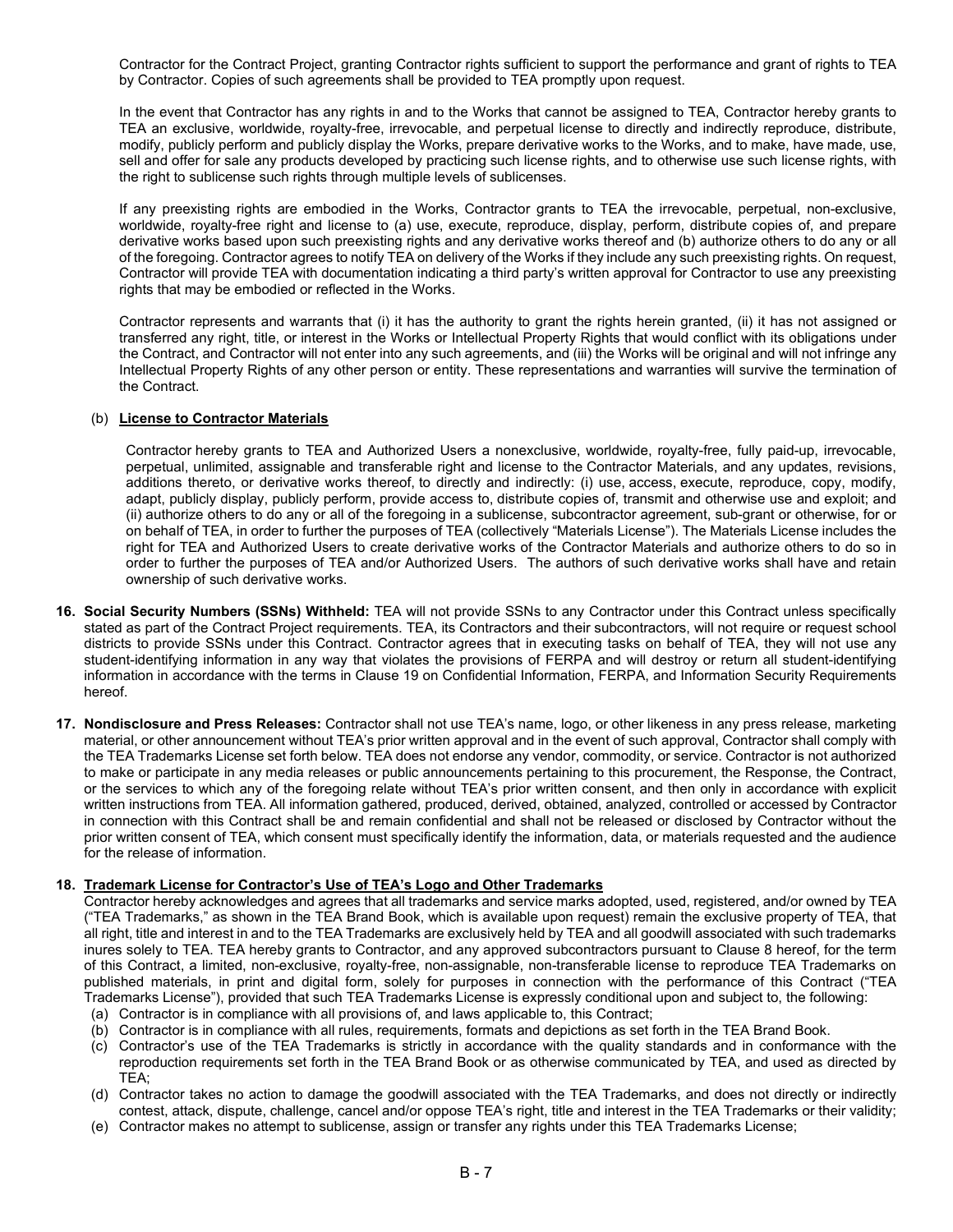- (f) Contractor makes no use of the TEA Trademarks to advertise, market, or sell its goods or services to any third parties;
- (g) Contractor complies with any marking requests TEA may make in relation to the TEA Trademarks, including without limitation to use the phrase "Registered Trademark," the symbol "™", and/or the registered trademark symbol "®", as directed by TEA, and
- (h) Contractor shall, upon TEA's request, provide examples of proposed usage of the TEA Trademarks for review and approval by TEA.

Contractor represents and warrants that all materials produced for and/or procured by TEA will align with the requirements and content expectations detailed in the TEA Brand Book. All materials delivered by Contractor that do not meet the requirements contained in the TEA Brand Book shall be deemed not accepted for purposes of Clause 48 (Payment) of these Standard TEA Terms and Conditions. To the extent that Contractor has any questions about content in the TEA Brand Book or TEA appearance and style guidelines, they should email [Communications@tea.texas.gov.](mailto:Communications@tea.texas.gov)

If TEA discovers that Contractor's uses of the TEA Trademarks are not of a high quality, as determined by TEA, TEA may give Contractor five working days' written notice within which to change its operations to conform to TEA's requirements. After the five working day period, should Contractor fail to meet the quality requirements of TEA, TEA, may at its sole discretion, terminate this Contract and/or Contractor's license to use TEA Trademarks.

Contractor further agrees that it is critical that the goodwill associated with the TEA Trademarks is protected and enhanced and, toward this end, Contractor shall not during the term of this Contract or thereafter: (i) attack the title or any rights of TEA in or to the TEA Trademarks; (ii) attack the validity of this Contract; (iii) do anything either by an act of omission or commission which might impair, violate or infringe the TEA Trademarks; (iv) claim (adversely to TEA or anyone claiming rights through TEA) any right, title or interest in or to the TEA Trademarks; (v) misuse or harm the TEA Trademarks or bring the TEA Trademarks into disrepute; (vi) for its benefit, directly or indirectly, register or apply for registration of the TEA Trademarks or any mark which is, in TEA's reasonable opinion, the same as or confusingly similar to any of the TEA Trademarks; and/or (vii) for its benefit, directly or indirectly, register, maintain or apply for registration of a domain name which is, in TEA's reasonable opinion, the same as, confusingly similar to or incorporates any of the TEA Trademarks.

### **19. Confidential Information, FERPA, and Information Security Requirements:**

# (a) **Ownership of TEA Confidential Information.**

As between TEA and Contractor, Contractor acknowledges and agrees that all TEA Confidential Information, including any Protected Data, is owned by TEA.

### (b) **Access to and Use of TEA Confidential Information**

Contractor represents and warrants that it will take all necessary and appropriate action to safeguard TEA Confidential Information and to protect it from unauthorized disclosure. If Contractor discloses any TEA Confidential Information to a subcontractor or agent, Contractor will require the subcontractor or agent to comply with the same restrictions and obligations as are imposed on Contractor. Whenever communications with Contractor necessitate the release of TEA Confidential Information, additional TEA confidentiality forms will need to be signed by the Contractor who requires access to or may be exposed to that information. Contractor shall access TEA's systems or TEA Confidential Information only for the purposes for which it is authorized under this Contract. Contractor shall have a policy and process in place that ensures the same level of protection of TEA Confidential Information by all employees and subcontractors who require access to or may be exposed to that information.

Contractor shall at all times cause an Authorized User's Protected Data to be accessible solely by such Authorized User and its related or otherwise authorized persons and entities, including applicable teachers and tutors, and applicable school, school district and TEA personnel. Contractor shall allow each Authorized User and its related persons and entities, at any time, to export such Authorized User's Protected Data in a standard electronic format as mutually agreed by TEA and Contractor throughout and until the expiration of the term of this contract.

Contractor shall not: (i) anonymize or de-identify any part of TEA Confidential Information or create statistics or analysis of TEA Confidential Information for any Contractor purpose, marketing or otherwise, except as necessary to meet its obligations to TEA under the Contract; (ii) use or distribute any part of TEA Confidential Information by or to any third-party, except as necessary to meet its obligations to TEA under the Contract and subject to Clause 19(c) below; and/or (iii) use such data for any other purpose not specifically set forth herein or as otherwise authorized in writing by the owner of the Protected Data.

For the avoidance of doubt, all Contractor's representations, warranties and covenants herein including, but not limited to, access to TEA Confidential Information, FERPA compliance, information security compliance, and disclosure of security breaches, apply to all Protected Data.

### (c) **Release of TEA Confidential Information**

Contractor may not release or disclose TEA Confidential Information to any third-party except as described in this Clause. TEA Confidential Information may only be released or disclosed to any third-party if: (i) the release or disclosure is necessary for Contractor to meet its obligations to TEA under the Contract, (ii) Contractor keeps a record of all individuals that will have access to the TEA Confidential Information, (iii) Contractor requires TEA confidentiality forms be signed by all individuals who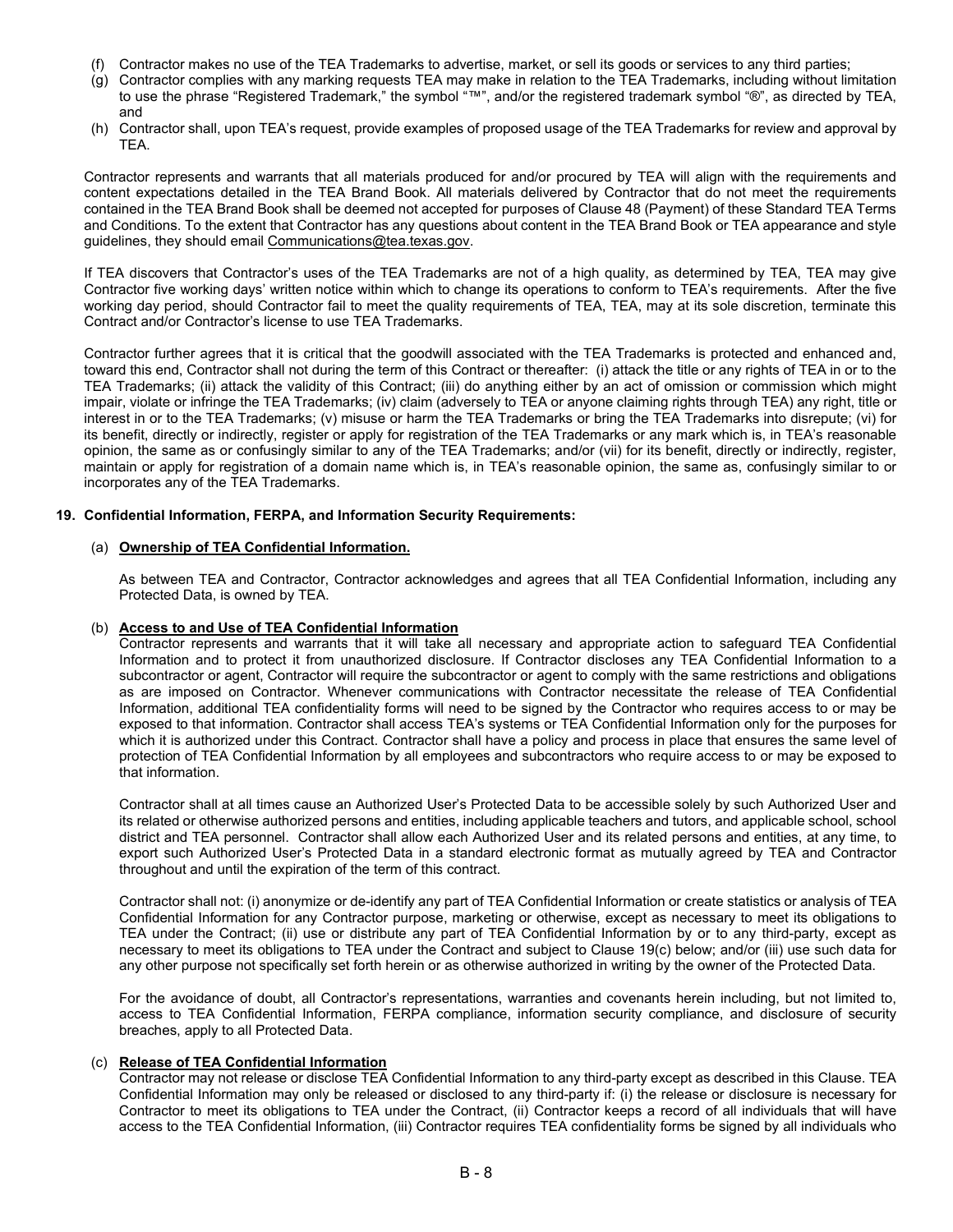will or may access the TEA Confidential Information and (iv) Contractor obtains express, written consent from the Contract Manager to release the TEA Confidential Information. Such consent shall be required in all circumstances notwithstanding any other provision of this Contract. The record of individuals with access to the TEA Confidential Information must be made available to TEA immediately upon request.

# (d) **Notice of Order or Request for Release; Notice of Release**

Contractor shall immediately notify TEA upon its receipt of an order or request for the release of TEA Confidential Information.

Contractor shall immediately notify TEA upon its release of TEA Confidential Information.

### (e) **FERPA**

Contractor, its employees and subcontractors, agree that in executing tasks on behalf of TEA, they will not use any studentidentifying information in any way that violates the provisions of applicable law and regulations, including without limitation, FERPA.

## (f) **Return and Destruction of TEA Confidential Information.**

Contractor shall ensure that any TEA Confidential Information in the custody of Contractor is properly sanitized or destroyed when the information is no longer required to be retained by TEA or Contractor in accordance with this Contract. Electronic media used for storing any TEA Confidential Information must be sanitized by clearing, purging or destroying in accordance with such standards established by the National Institute of Standards and Technology and the Center for Internet Security. These standards are also required if Contractor is collecting, maintaining, or analyzing data gathered, collected, or provided under this Contract. Contractor must maintain a record documenting the removal and completion of all sanitization procedures with the following information:

- i. Date and time of sanitization/destruction;
- ii. Description of the item(s) and serial number(s) if applicable;
- iii. Inventory number(s); and
- iv. Procedures and tools used for sanitization/destruction.

Subject to Clause 57(g), no later than 30 days from Contract expiration or termination or as otherwise specified in this Contract, Contractor must complete the sanitization and destruction of all TEA Confidential Information, including all copies thereof and materials incorporating such TEA Confidential Information, whether in physical or electronic form, and provide to the TEA Contract Manager documentation that the sanitization has been completed. An authorized agent of Contractor must certify the completion of the destruction of data and sanitization.

### **20. Information Security Requirements**

Contractor shall: (a) use appropriate legal, organizational, physical, administrative and technical measures, and security procedures, including, without limitation, ensuring TEA Confidential Information will be encrypted at rest and in motion, to safeguard and ensure the security of TEA Confidential Information and to protect TEA Confidential Information from unauthorized access, hacking, disclosure, duplication, theft, use, modification and/or loss; (b) comply with all applicable laws and regulations governing the handling of TEA data, including TEA Confidential Information; (c) process all TEA Confidential Information solely within the contiguous United States and limit access to the TEA Confidential Information to employees, subcontractors and staff of Contractor who have passed reasonable security clearance checks; (d) implement physical security and access controls at any of its facilities (including any data centers) that house TEA Confidential Information; (e) leverage one or more of the following authentication controls: multi-factor authentication (MFA), privileged access management (PAM), and/or 14 character minimum passphrases on systems that will store, process, or transmit TEA Confidential Information; (f) enable endpoint detection and response (EDR) technology on systems that will store, process, or transmit TEA Confidential Information; (g) evidence of an established vulnerability and patch management program; and (h) backups of all TEA data, including TEA Confidential Information, shall be stored on a separate network from production.

Contractor shall implement an adequate cybersecurity framework based on one of the nationally recognized standards such as: NIST Cybersecurity Framework Version 1.1, NIST SP 800-53, NIST SP 800-171, NIST Cybersecurity Framework for Improving Critical Infrastructure Cybersecurity (CSF), ISO 27000 series, or CIS Critical Security Controls (CSC, CIS Top 18). The adopted cybersecurity framework may not conflict with the [information security standards of institutions of higher education](https://dir.texas.gov/sites/default/files/2021-03/Texas%20Cybersecurity%20Framework%20Controls%20and%20Definitions.pdf) adopted by the Department of Information Resources under Chapters 2054 and 2059 of the Texas Government Code.

TEA shall have the right to review Contractor's security measures to ensure that any data that is in Contractor's possession is secure. For any Contractor or subcontractor that transmits, processes, or stores TEA Confidential Information, TEA may require Contractor or subcontractor to periodically provide evidence of its information security policies, procedures, controls, and third party certifications. Contractor shall cooperate fully by providing such evidence and by making resources, personnel, and systems access available to TEA and TEA's authorized representative(s), if requested by TEA. TEA shall also have the right to immediately terminate network and system connections that do not meet the requirements herein. For any information security risks of the Contractor identified by TEA throughout the Term of this Contract, TEA may require an action plan to mitigate or remediate the security risk and Contractor agrees to provide such action plan promptly upon request.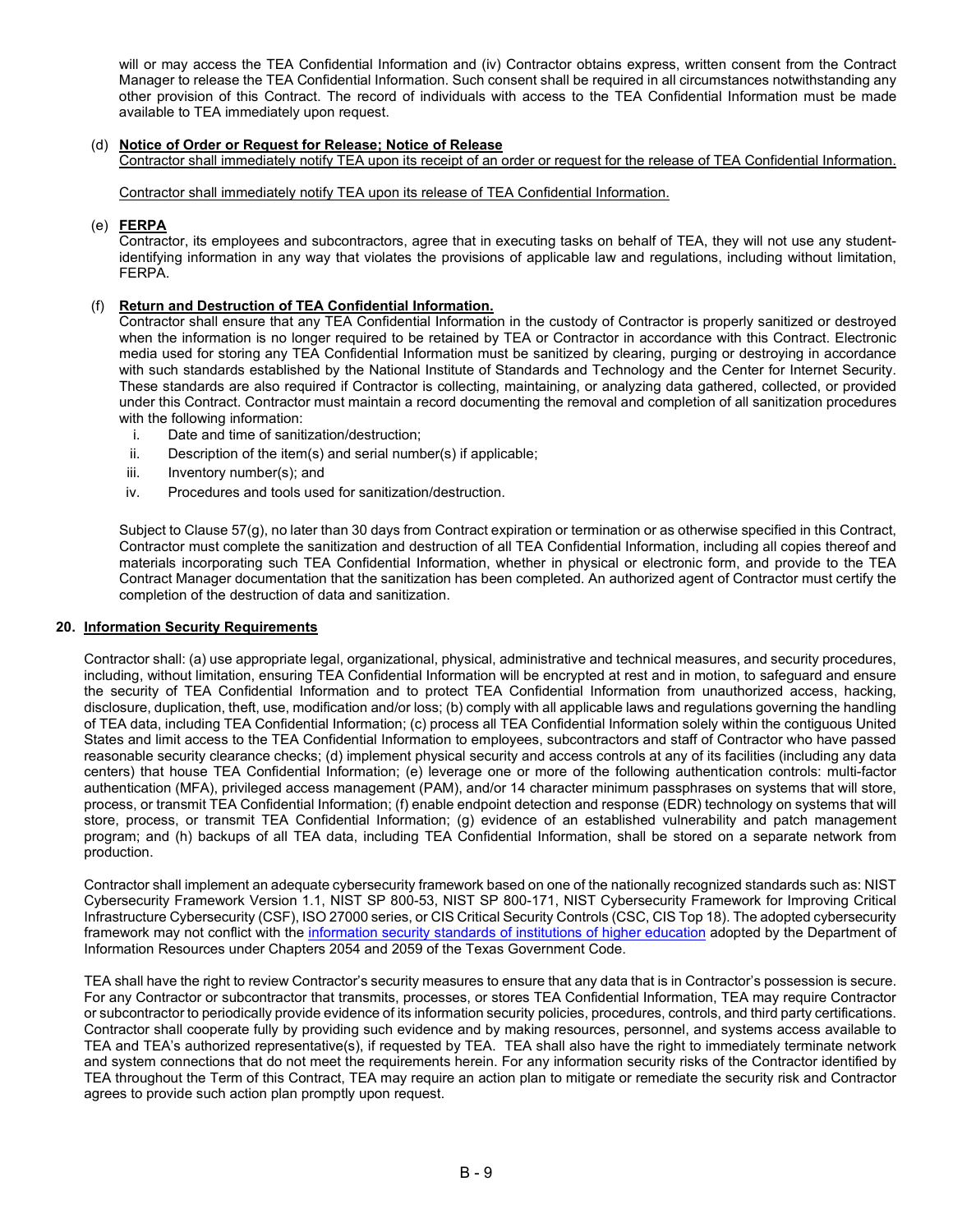In accordance with Texas Government Code, Sec. 2054.516, Contractor shall conduct and provide results of penetration tests, at Contractor's sole expense, of Contractor developed websites and/or mobile applications for specific TEA use that process, transmit, or store TEA Confidential Information prior to launch and annually thereafter. TEA shall have the right to conduct a penetration scan and/or vulnerability testing through a third party periodically during the Term of the Contract without prior warning. Contractor shall resolve all identified issues to TEA's satisfaction in a timely manner not to exceed 30 days from the date such issues are identified, provided that for any issues which cannot be resolved within 30 days, Contractor and TEA shall agree upon a plan for resolving such issues as promptly as practical, not to exceed three months.

Websites that process, transmit, or store TEA Confidential Information shall be accessible through a secure connection (HTTPSonly, with HTTP Strict Transport Security (HSTS)), utilizing Transport Layer Security (TLS) version 1.2 or higher.

If Contractor is providing TEA software goods or services and/or data processing goods or services, Contractor agrees to provide secure configuration guidelines that fully describe all security relevant configuration options and their implications for the overall security of the software. The guideline shall include a full description of dependencies on the supporting platform, including operating system, web server, and application server, and how they should be configured for security.

# **a. Access to Internal TEA Network and Systems**

As a condition of gaining remote access to any internal TEA network and systems, Contractor must comply with TEA's policies and procedures and must complete the TEA security awareness training within 30 days of obtaining access to TEA networks and systems, and within 30 days of each contract renewal. TEA's remote access request procedures will require Contractor to submit applicable TEA access request forms for TEA's review and approval. Remote access technologies provided by Contractor must be approved by TEA's Chief Information Security Officer. TEA, in its sole discretion, may deny network or system access to any individual that does not complete the required forms. Contractor must secure its own connected systems in a manner consistent with TEA's requirements. The off-site downloading, transfer, and/or storage of TEA Confidential Information is strictly prohibited unless such acts are specifically allowed in the Contract's scope of work. Contractor may not use any computing device to access TEA's network or e-mail while outside of the continental United States.

# **b. Cybersecurity Training**

Contractor shall ensure that any Contractor employee or subcontractor employee who has access to any TEA Confidential Information shall complete a [cybersecurity training program](https://dir.texas.gov/information-security/certified-training-programs) certified under Section 2054.519 of the Texas Government Code. Such training is required annually. Contractor shall provide TEA with verification of the completion of the requisite training. Completion of the TEA security awareness training described in Clause 20(a) above satisfies this requirement.

### **c. Data Management and Security Controls**

In accordance with [Section 2054.138 of the Texas Government Code,](https://statutes.capitol.texas.gov/Docs/GV/htm/GV.2054.htm#2054.138) Contractor certifies that it will comply with the security controls required under this Contract and will maintain records and make them available to TEA as evidence of Contractor's compliance with the required controls.

**21. Cloud Computing State Risk and Authorization Management Program:** If this Contract involves Cloud Computing services subjected to the Cloud Computing state risk and authorization management program ("TxRAMP"), pursuant to Section 2054.0593(d)- (f) of the Texas Government Code, relating to TxRAMP, Contractor represents and warrants that it complies with the requirements of the state risk and authorization management program and Contractor agrees that throughout the term of the contract it shall maintain its certifications and comply with the program requirements in the performance of the Contract. Additionally, any third-party Cloud Computing services the Contractor will leverage to store, process, or transmit any TEA data shall be disclosed in writing to TEA prior to use with any TEA data and shall be subject to TxRAMP requirements.

### **22. Disclosure of and Response to Security Breach or Security Vulnerability**

Contractor shall provide notice to TEA's Contract Manager and TEA's Chief Information Security Officer as soon as possible following Contractor's discovery or reasonable belief that there has been unauthorized use, exposure, access, disclosure, compromise, modification, or loss of sensitive data or TEA Confidential Information or any breach, denial of service attack and/or inaccessible data due to ransomware or other type of malware (each such event being a "Security Incident"). Within 24 hours of the discovery or reasonable belief of a Security Incident, Contractor shall provide a written report to TEA's Chief Information Security Officer at Cybersecurity@tea.texas.gov. The report shall include the following information, to the extent known by Contractor:

- a. Description of the nature of the Security Incident;
- b. The type of TEA information involved;
- c. Who may have obtained the information;
- d. The specific malware variant used to perform the attack, if any;
- e. What steps Contractor has taken or will take to investigate the Security Incident (Including external resources leveraged);
- f. Whether law enforcement was notified and, if so, written confirmation and verification from the law enforcement agency that there is an active investigation into the breach;
- g. What steps Contractor has taken or will take to mitigate any negative effect of the Security Incident; and
- h. What corrective action Contractor has taken or will take to prevent future similar unauthorized use or disclosure.
- i. A point of contact for additional information.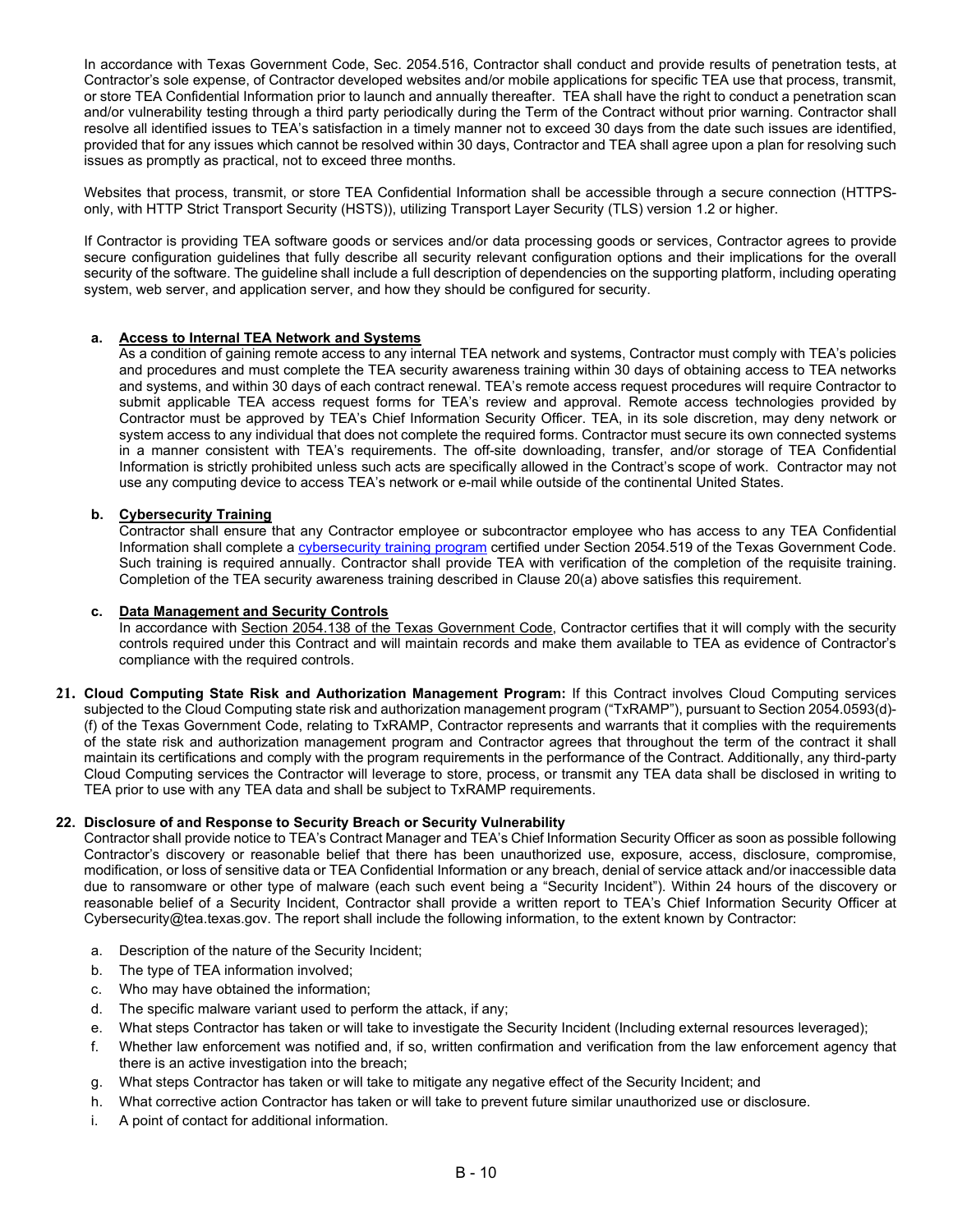After submission of the initial report, if Contractor discovers additional responsive information, Contractor shall notify TEA's Chief Information Security Officer immediately. If no additional information is discovered, Contractor must provide a report to TEA's Chief Information Security Officer on at least a weekly basis providing the status of the investigation and confirming no additional information has been discovered. The TEA Chief Information Security Officer may request update reports on a more frequent basis by sending a request in writing to Contractor and Contractor shall use best efforts to comply with that frequency request.

Contractor acknowledges and agrees that the determination as to whether TEA information was involved in the Security Incident is of paramount importance, and timely communication of the above information to TEA is essential to the performance of this Contract. Notwithstanding any other provision herein, Contractor shall fully cooperate with TEA in providing all such information requested by TEA in order for TEA to: (a) meet any applicable statutory notification requirements, as described by TEA and communicated to Contractor; and (b) mitigate the effects of any Security Incident. Failure to comply with any of the reporting requirements under this Clause is a material breach of the Contract.

Contractor will notify TEA within 12 hours of any new report of any security vulnerability that affects their platforms directly or indirectly, that is published in sources including, but not limited to, the Common Vulnerabilities and Exposures and publications of the Cybersecurity Infrastructure and Security Agency (each such event, a "Security Vulnerability").

Contractor will provide an action plan for final resolution of such Security Incident or Security Vulnerability within one week of the date of such Security Incident or Security Vulnerability and complete remediation of such Security Incident or Security Vulnerability must be completed at Contractor's expense.

Contractor shall confer with TEA's Chief Information Security Officer regarding the proper course of the investigation and risk mitigation. TEA reserves the right to conduct an independent investigation of any Security Incident, and should TEA choose to do so, Contractor shall cooperate fully by making resources, personnel, and systems access available to TEA and TEA's authorized representative(s).

Contractor is not permitted to issue a press release or otherwise publicly disclose the breach without TEA coordination and approval. Subject to review and approval of TEA's Chief Information Security Officer, Contractor, at its own cost, shall provide notice that satisfies the requirements of applicable law to individuals whose personal, confidential, or privileged data were compromised or likely compromised as a result of the Security Incident, regulatory agencies and other entities as required by law or contract.

Contractor shall reimburse and indemnify TEA or affected Authorized Users for any and all costs and expenses that TEA or affected Authorized Users incur in investigating and remediating the Security Incident, including but not limited to costs and expenses associated with: a)TEA or Authorized Users preparing and providing notice to individuals whose confidential data was compromised or likely compromised; (b) providing credit monitoring for a minimum of 18 months to individuals whose confidential data was compromised or likely compromised as a result of the security breach that a reasonable person would believe may impact the individual's credit or financial security; (c) legal fees, audit costs, fines, and any other fees or damages imposed against TEA or affected Authorized Users as a result of the security breach; and (d) providing any other notifications or fulfilling any other requirements under other State or Federal laws.

If Contractor does not reimburse such costs within 30 days of TEA's written request, TEA may obtain such money from Contractor by any means permitted by law, including but not limited to offset or counterclaim against any money otherwise due to Contractor by TEA.

**23. Load Testing:** Prior to delivery or as otherwise mutually agreed, the Contractor must conduct load testing of the Technology Platform with simulated usage commensurate with the expected usage of the Technology Platform and provide documentation to TEA that the Technology Platform has been successfully load tested.

Failed Load Testing: In its sole judgment, TEA may terminate the Contract for cause if the Technology Platform fails to successfully complete load testing, and Contractor shall refund all fees paid to TEA.

Without prejudice to TEA's right to terminate for cause for unsuccessful load testing, TEA may, in its sole determination:

- (a) give the Contractor the opportunity to extend the load testing period for up to 30 calendar days to allow the Contractor to diagnose and correct performance problems that may be caused by the Technology Platform or the configuration of the Technology Platform, or;
- (b) give the Contractor the opportunity to install additional hardware or platform components, at the Contractor's sole expense, to meet the performance requirements specified, or;
- (c) give the Contractor up to 30 calendar days following the diagnosis of any problem related to the Technology Platform to correct, at the Contractor's sole expense, the defects in the Technology Platform.
- **24. Electronic and Information Resources Accessibility Standards:** Contractor represents and warrants that the products and services that are the subject of this Contract comply with the State accessibility requirements for Electronic Information Resources (EIR) specified in 1 TAC 206 and 1 TAC Chapter 213 when such products or services are available in the commercial marketplace or when such products are developed in response to a procurement solicitation. Accessibility mandated in TAC align with the federal regulations set forth in Section 508 of the Rehabilitation Act of 1973. All current and potential contractors that develop or maintain EIR for TEA shall follow the WCAG (also ISO/IEC standard 40500) as the technical accessibility standard.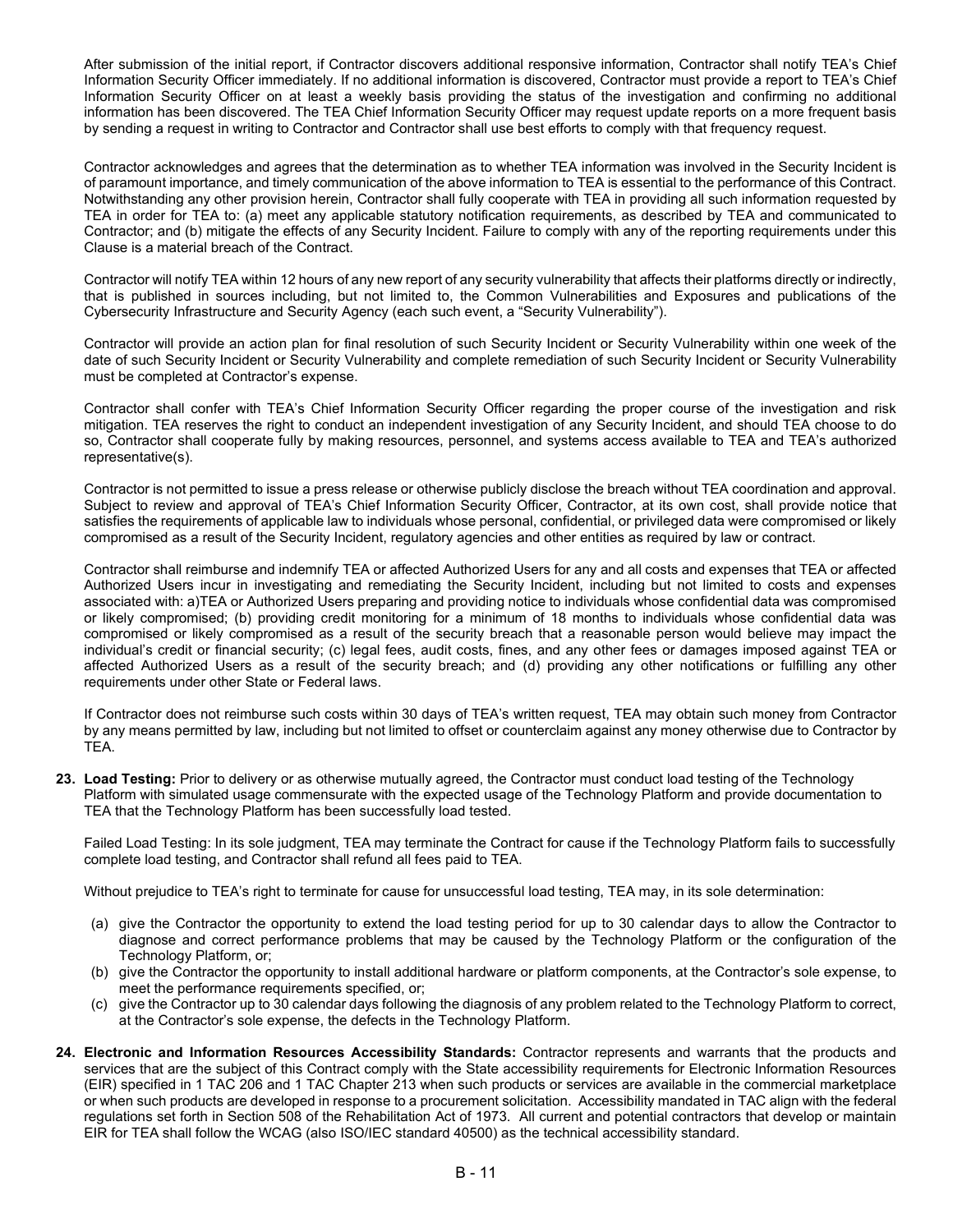Contractor shall provide credible evidence of its ability to produce EIR that complies with all rules and statutes and is acceptable to TEA in TEA's sole discretion.

A website Contractor shall arrange accessibility testing with a third-party company to evaluate the accessibility of the contracted site. The ideal third-party company shall have a proven track record in web accessibility testing and use real users with disabilities for manual testing. The third-party company will provide an accessibility conformance report (ACR) to the Contractor and any recommendations they suggest. The report must be submitted to the TEA Contract Manager for inclusion in the contract file.

- **25. Capital Outlay:** If Contractor purchases capital outlay (furniture and/or equipment) to accomplish the Contract Project, title will remain with Contractor for the period of the Contract. TEA reserves the right to transfer capital outlay items for Contract noncompliance during the Contract period or as needed after the ending date of the Contract. This provision applies to any and all furniture and/or equipment regardless of unit price and how the item is classified in Contractor's accounting record. This provision is applicable when federal funds are utilized for the Contract.
- **26. TEA Property:** In the event of loss, damage or destruction of any property owned by or loaned by TEA while in the custody or control of Contractor, Contractor shall indemnify TEA and pay to TEA the full value of or the full cost of repair or replacement of such property, whichever is greater, within 30 days of Contractor's receipt of written notice of TEA's determination of the amount due. This applies whether the property is developed or purchased by Contractor pursuant to this Contract or is provided by TEA to Contractor for use in the Contract Project. If Contractor fails to make timely payment, TEA may obtain such money from Contractor by any means permitted by law, including but not limited to offset or counterclaim against any money otherwise due to Contractor by TEA.
- **27. Use of State Property:** Contractor is prohibited from using State Property for any purpose other than performing services authorized under the Contract. State Property includes, but is not limited to, TEA's office space, identification badges, TEA information technology equipment and networks (e.g., laptops, portable printers, cell phones, iPads, external hard drives, data storage devices, any TEA-issued software, and the TEA Virtual Private Network (VPN client)), and any other resources of TEA. Contractor will not remove State Property from the continental United States. In addition, Contractor may not use any computing device to access TEA's network or e-mail while outside of the continental United States. Contractor will not perform any maintenance services on State Property unless the Contract expressly authorizes such services. During the time that State Property is in the possession of Contractor, Contractor will be responsible for all charges attributable to Contractor's use of State Property that exceeds the Contract Project. Contractor will fully reimburse such charges to TEA within 10 calendar days of Contractor's receipt of TEA's notice of amount due. If Contractor fails to make timely payment, TEA may obtain such money from Contractor by any means permitted by law, including but not limited to offset or counterclaim against any money otherwise due to Contractor by TEA. Use of State Property for a purpose not authorized by Contract will constitute breach of contract and may result in termination of the Contract and the pursuit of other remedies available to TEA under Contract, at law, or in equity.
- **28. Governing Law and Venue:** The contract shall be governed by and construed in accordance with the laws of the State of Texas, without regard to the conflicts of law provisions. The venue of any suit arising under the Contract is fixed in any court of competent jurisdiction of Travis County, Texas, unless the specific venue is otherwise identified in a statute which directly names or otherwise identifies its applicability to TEA.
- **29. No Waiver:** Nothing in this Contract shall be construed as a waiver of TEA's or the State's sovereign immunity. This Contract shall not constitute or be construed as a waiver of any of the privileges, rights, defenses, remedies, or immunities available to TEA or the State. The failure to enforce, or any delay in the enforcement, of any privileges, rights, defenses, remedies, or immunities available to TEA or the State under the Contract or under applicable law shall not constitute a waiver of such privileges, rights, defenses, remedies, or immunities or be considered as a basis for estoppel. TEA does not waive any privileges, rights, defenses, or immunities available to TEA by entering into the Contract or by its conduct prior to or subsequent to entering into the Contract.
- **30. Applicable Law and Conforming Amendments:** Contractor must comply with all laws, regulations, requirements and guidelines applicable to a Contractor providing services to the State as these laws, regulations, requirements and guidelines currently exist and as they are amended throughout the term of this Contract. Any alterations, additions, or deletions to the terms of this Contract which are required by changes in federal or State law or regulations are automatically incorporated into this Contract without written amendment hereto and shall become effective on the date designated by such law or regulation.
- **31. Federal Rules, Laws, and Regulations that apply to all Federal Programs:** Contractor represents and warrants its compliance with all federal laws, rules, and regulations, pertaining to the Contract Project, including, but not limited to:
	- (a) Americans With Disabilities Act, P.L. 101-336, 42 U.S.C. sec. 12101, and the regulations effectuating its provisions contained in 28 CFR Parts 35 and 36, 29 CFR Part 1630, and 47 CFR Parts 0 and 64;
	- (b) Title VI of the Civil Rights Act of 1964, as amended (prohibition of discrimination by race, color, or national origin), and the regulations effectuating its provisions contained in 34 CFR Part 100;
	- (c) Title IX of the Education Amendments 1972, as amended (prohibition of sex discrimination in educational institutions) and the regulations effectuating its provisions contained in 34 CFR Part 106, if Contractor is an educational institution;
	- (d) Section 504 of the Rehabilitation Act of 1973, as amended (nondiscrimination on the basis of handicapping condition), and the regulations effectuating its provisions contained in 34 CFR Parts 104 and 105;
	- (e) The Age Discrimination Act of 1975, as amended (prohibition of discrimination on basis of age), and the implementing regulations contained in 34 CFR, Part 110;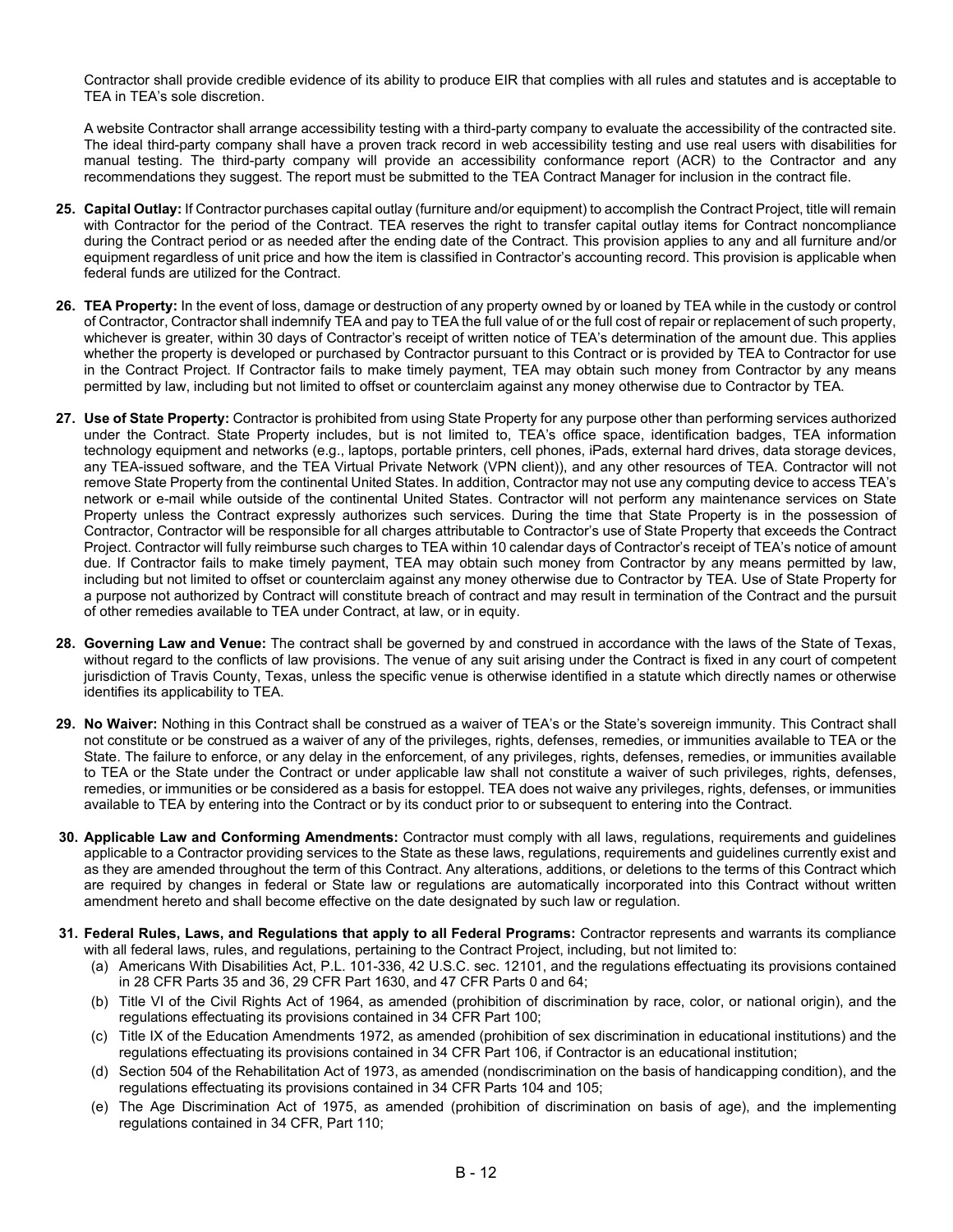- (f) The Immigration and Nationality Act (8 U.S.C. § 1101 et seq.) and all subsequent immigration laws and amendments;
- (g) Family Educational Rights and Privacy Act of 1975, as amended, and the implementing regulations contained in 34 CFR, Part 99, if Contractor is an educational institution;
- (h) Section 509 of H.R. 5233 as incorporated by reference in P.L. 99-500 and P.L. 99-591 (prohibition against the use of federal grant funds to influence legislation pending before Congress);
- (i) The Clean Air Act (42 U.S.C. § 7401 et seq.) and the Federal Water Pollution Control Act (33 U.S.C. § 1251 et seq.), as amended;
- (j) P.L. 103-227, Title X, Miscellaneous Provisions of the GOALS 2000: Educate America Act; P.L. 103-382, Title XIV, General Provisions of the Elementary and Secondary Education Act, as amended; and
- (k) General Education Provisions Act, as amended.

Contractor represents and warrants that all articles and services shall meet or exceed the safety standards established and promulgated under the Federal Occupational Safety and Health Act of 1970, as amended (29 U.S.C. Chapter 15).

- **32. Equal Employment Opportunity:** Contractor represents and warrants its compliance with all applicable duly enacted State and federal laws governing equal employment opportunities.
- **33. E-Verify Program:** Contractor certifies that for contracts for services, Contractor shall utilize the U.S. Department of Homeland Security's E-Verify system during the term of the Contract to determine the eligibility of:
	- (a) All persons employed by Contractor to perform duties within Texas; and
	- (b) All persons, including subcontractors, assigned by Contractor to perform work pursuant to the contract within the United States of America.
- **34. Compliance with Laws**: Contractor shall comply with all federal, State, and local laws, statutes, ordinances, rules and regulations, and the orders and decrees of any court or administrative bodies or tribunals in any matter affecting Contractor's performance, including if applicable, workers' compensation laws, minimum and maximum salary and wage statutes and regulations, prompt payment and licensing laws and regulations. Contractor represents and warrants that it has acquired all applicable licenses, certifications, permits and any other documentation to perform this Contract. For the entire duration of the Contract, Contractor shall maintain all required licenses, certifications, permits, and any other documentation necessary to perform this Contract. When required or requested by TEA, Contractor shall furnish TEA with satisfactory proof of its compliance with this provision.
- **35. Legal and Regulatory Actions:** Contractor represents and warrants that it is not aware of and has received no notice of any court or governmental agency actions, proceedings or investigations, etc., pending or threatened against Contractor or any of the individuals or entities included in the Response within the five calendar years immediately preceding the submission of the Response that would or could impair Contractor's performance under the Contract, relate to the solicited or similar goods or services, or otherwise be relevant to TEA's consideration of the Response. If Contractor is unable to make the preceding representation and warranty, then Contractor instead represents and warrants that it has included as a detailed attachment in its Response including a complete disclosure of any such court or governmental agency actions, proceedings or investigations, etc. that would or could impair Contractor's performance under the Contract, relate to the solicited or similar goods or services, or otherwise be relevant to TEA's consideration of the Response. In addition, Contractor represents and warrants that it shall notify TEA in writing within 5 working days of any changes to the representations or warranties in this Clause and understands that failure to so timely update TEA shall constitute a material breach of contract and may result in immediate termination of the Contract.
- **36. Forms, Assurances, and Reports:** Contractor shall timely make and file with the proper authorities all forms, assurances and reports required by federal laws and regulations. TEA shall be responsible for reporting to the proper authorities any failure by Contractor to comply with the foregoing laws and regulations coming to TEA's attention and may deny payment or recover payments made by TEA to Contractor in the event of Contractor's failure to so comply.
- **37. No Exclusivity:** The Contract is not exclusive to the Contractor. TEA may obtain products and related services from other sources during the term of the Contract. TEA makes no express or implied warranties whatsoever that any particular quantity or dollar amount of products and related services will be procured through the Contract.
- **38. Antitrust:** By signing this Contract, Contractor represents and warrants that, in accordance with Texas Government Code Section [2155.005](https://statutes.capitol.texas.gov/Docs/GV/htm/GV.2155.htm) neither Contractor nor any firm, corporation, partnership, or institution represented by Contractor, or anyone acting for such firm, corporation, partnership, or institution has, (a) violated any provision of the [Texas Free Enterprise and Antitrust Act of 1983,](https://statutes.capitol.texas.gov/Docs/BC/htm/BC.15.htm) [Texas Business and Commerce Code Chapter 15,](http://www.statutes.legis.state.tx.us/Docs/BC/htm/BC.15.htm) or the federal antitrust laws; or (b) communicated directly or indirectly the Response to any competitor or any other person engaged in the same line of business as Contractor.
- **39. Unfair Business Practices:** Contractor represents and warrants that it has not been the subject of allegations of Deceptive Trade Practices violations under Chapter 17 of the Texas Business and Commerce Code, or allegations of any unfair business practice in any administrative hearing or court suit. Contractor represents and warrants that it has no officers who have served as officers of other entities who have been the subject of allegations of Deceptive Trade Practices violations under Chapter 17 of the Texas Business and Commerce Code or allegations of any unfair business practices in an administrative hearing or court suit.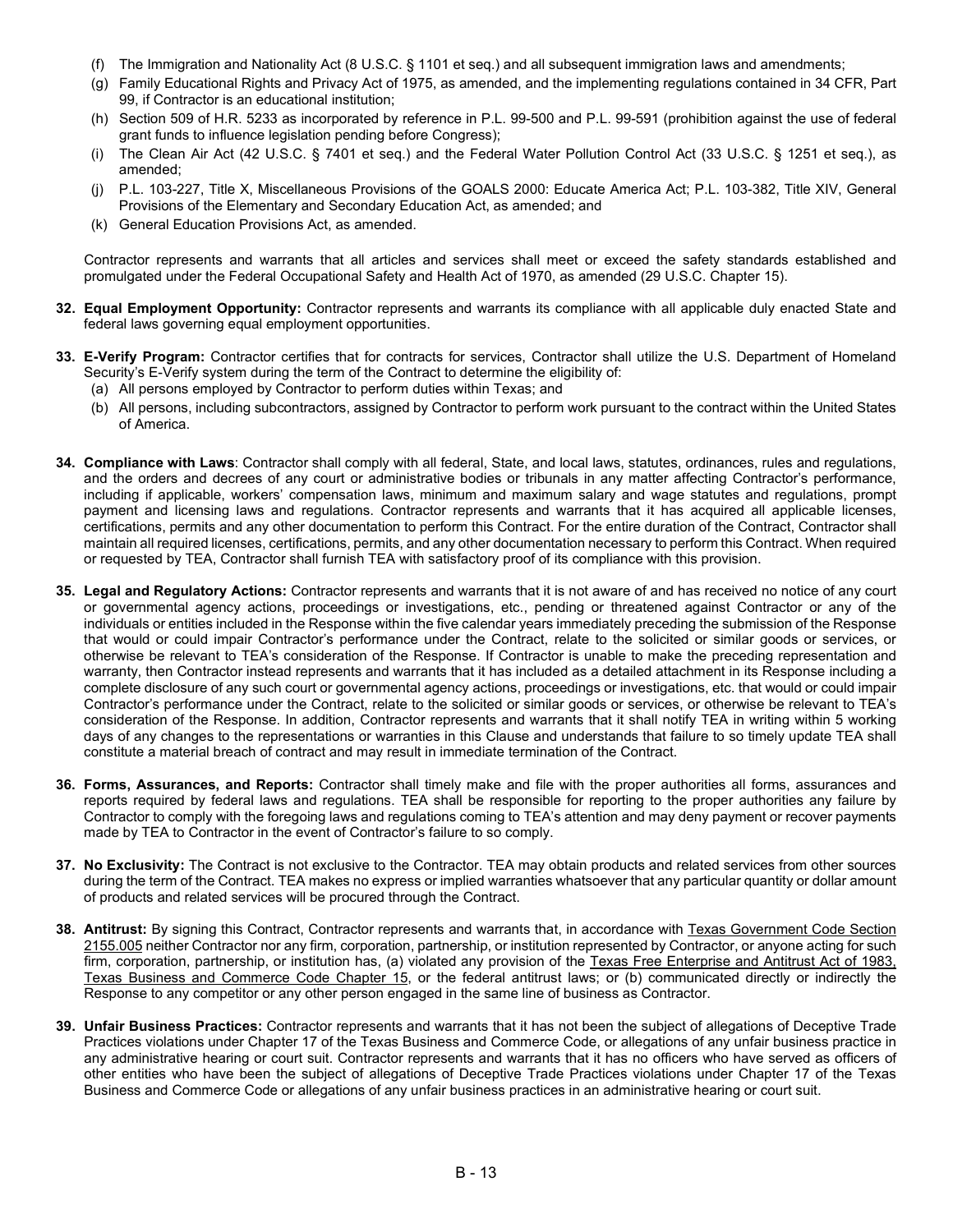- **40. Child Support Obligation Affirmation**: Under Section 231.006 of the Texas Family Code, Contractor certifies that the individual or business entity named in this Contract or Response is not ineligible to receive the specified grant, loan, or payment and acknowledges that this Contract may be terminated and payment may be withheld if this certification is inaccurate.
- **41. Public Information Act:** Contractor understands that TEA will comply with the Texas Public Information Act (Chapter 552 of the Texas Government Code) as interpreted by judicial rulings and opinions of the Attorney General of the State. Information, documentation, and other material in connection with this solicitation, this Response or any resulting Contract may be subject to public disclosure pursuant to the Texas Public Information Act. In accordance with Section 2252.907 of the Texas Government Code, Contractor is required to make any information created or exchanged with the State pursuant to the Contract, and not otherwise excepted from disclosure under the Texas Public Information Act, available in a format that is accessible by the public at no additional charge to the State.

TEA Contract Manager will provide the specific format by which Contractor is required to make the information accessible by the public.

TEA is subject to the provisions of the [Texas Public Information Act.](http://www.statutes.legis.state.tx.us/Docs/GV/htm/GV.552.htm) If a request for disclosure of this Contract or any information related to (a) the Response, (b) the goods or services provided under the Contract or (c) information provided to TEA under this Contract constituting a record under the Act is received by TEA, the information must qualify for an exception provided by the Act in order to be withheld from public disclosure. Contractor authorizes TEA to submit any information contained in (a) the Response, (b) the Contract, (c) provided under the Contract, or (d) otherwise requested to be disclosed, including information Contractor has labeled as confidential proprietary information, to the Office of the Attorney General for a determination as to whether any such information may be exempt from public disclosure under the Act. If TEA does not have a good faith belief that information may be subject to an exception to disclosure, TEA is not obligating itself by this Contract to submit the information to the Attorney General. It shall be the responsibility of Contractor to make any legal argument to the Attorney General or appropriate court of law regarding the exception of the information in question from disclosure. Contractor waives any claim against and releases from liability TEA, its officers, employees, agents, and attorneys with respect to disclosure of information provided (a) in the Response, (b) under or in this Contract, or (c) otherwise created, assembled, maintained, or held by Contractor and determined by the Attorney General or a court of law to be subject to disclosure under the Texas Public Information Act. Upon receipt of a request for information related to the goods or services provided under the Contract maintained by the Contractor, the TEA Contract Manager shall request the responsive information from the Contractor. The Contractor shall respond to TEA's request within five working days.

- **42. Lobbying Prohibition**: Contractor represents and warrants that TEA's payments to Contractor and Contractor's receipt of appropriated or other funds under the Contract are not prohibited by Sections 556.005 or 556.0055 of the Texas Government Code.
- **43. Prohibition of Text Messaging and Emailing while Driving during Official Federal Grant Business:** Federal grant recipients and their grant personnel are prohibited from texting messaging while driving a government owned vehicle or while driving their own privately-owned vehicle during official grant business, or from using government supplied electronic equipment to text message or email while driving. Recipients must comply with these conditions under **Executive Order 13513**, "Federal Leadership on Reducing Text Messaging While Driving," effective October 1, 2009.
- **44. Liability for and Payment of Taxes:** Purchases made for the State's use are exempt from the State Sales Tax and Federal Excise Tax. TEA will furnish Tax Exemption Certificates upon request. Contractor represents and warrants that it shall pay all taxes or similar amounts resulting from this Contract, including, but not limited to, any federal, State, or local income, sales or excise taxes of Contractor or its employees. TEA shall not be liable for any taxes resulting from this Contract.
- **45. Conformance**: Contractor represents and warrants that all goods and services furnished will conform in all respects to the terms of this Contract, including any drawings, specifications or standards incorporated herein, and will be free from any defects in materials, workmanship, or design. In addition, Contractor warrants that goods and services are suitable for and will perform in accordance with the purposes for which they are intended.
- **46. Buy Texas Affirmation:** In accordance with [Texas Government Code, Section 2155.4441,](http://www.statutes.legis.state.tx.us/Docs/GV/htm/GV.2155.htm) Contractor agrees that during the performance of a contract for services, Contractor shall purchase products and materials produced in Texas when they are available at a price and time comparable to products and materials produced outside this State. This provision does not apply if Contractor receives any federal funds under this Contract.
- **47. Pricing Certification, Best Pricing:** Contractor hereby represents and warrants that the fees and expenses charged for the work being conducted for TEA under this Contract are no less favorable than Contractor's standard pricing practices utilized for offers for similar work to similar organizations including, without limitation, any pricing provided pursuant to a contract with the Texas Department of Information Resources or any pricing previously provided to TEA. If Contractor enters into any subsequent agreement for similar work with any similar organization during the term of this Contract which provides for benefits, pricing and/or hourly rates that are more favorable than those contained in this Contract, Contractor shall notify TEA promptly of the existence of such more favorable benefits, pricing and/or hourly rates and TEA shall have the right to receive the more favorable contractual terms immediately. If requested in writing by TEA, Contractor hereby agrees to amend this contract to contain the more favorable benefits, pricing and/or hourly rates.
- **48. Payment:** Payment shall be made in accordance with Chapter 2251 of the Texas Government Code, commonly known as the Texas Prompt Payment Act. Chapter 2251 of the Texas Government Code shall govern remittance of payment and remedies for late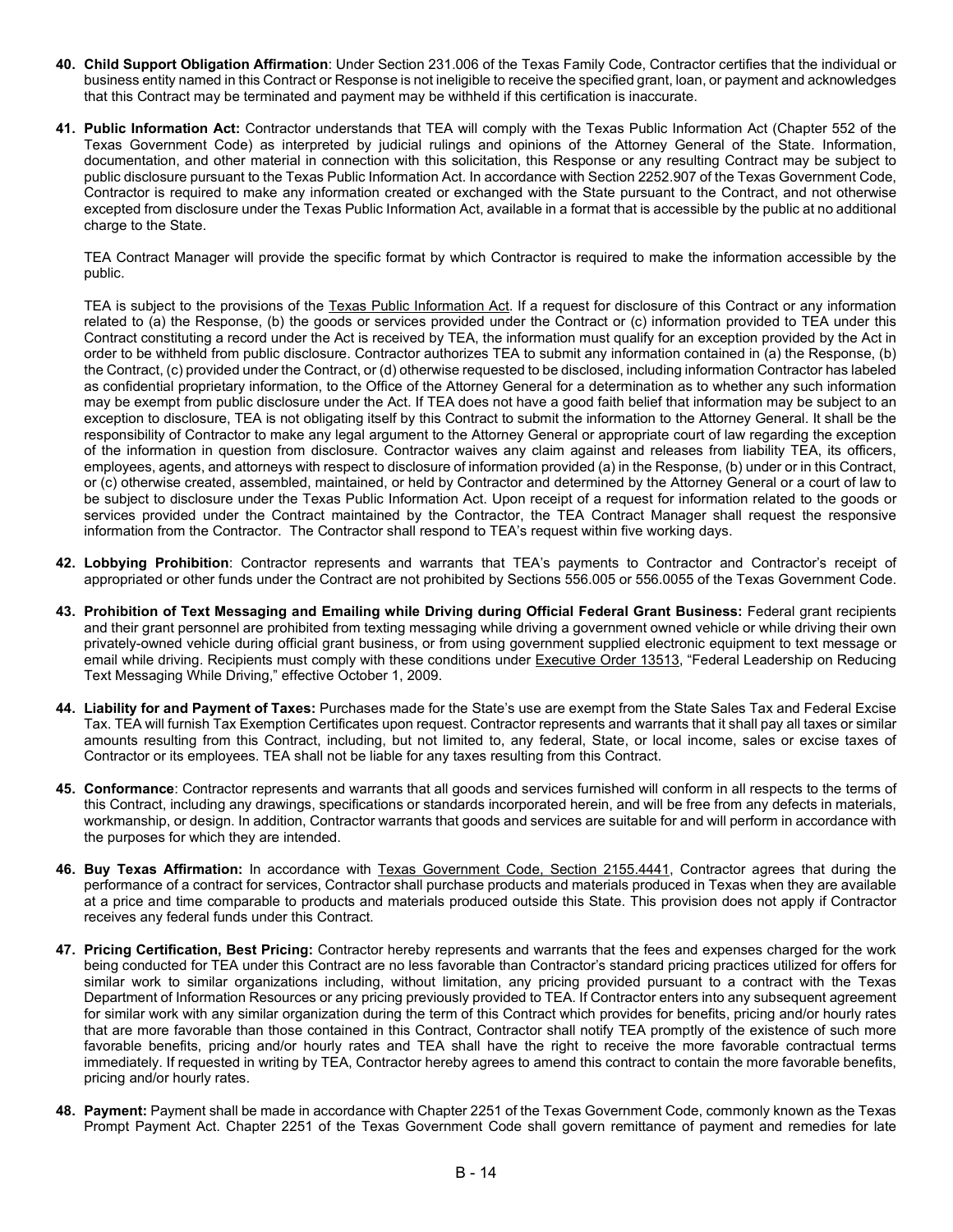payment and non-payment. Payment for goods or services purchased with State-appropriated funds will be issued by (a) State warrants or (b) electronic Direct Deposit from the State Treasury. Direct Deposit is the preferred method of payment. Additional information and a Direct Deposit Authorization application may be found at: [https://fmx.cpa.state.tx.us/fm/payment/index.php.](https://fmx.cpa.state.tx.us/fm/payment/index.php) Invoices must be submitted to [TEAAccountsPayable@tea.texas.gov](mailto:TEAAccountsPayable@tea.texas.gov) and TEA Contract Manager. Any payment owed by TEA must be transmitted electronically to Contractor no later than 30 days after the latest of:

- (a) Date on which TEA received the goods;
- (b) Date the performance of the service under the Contract is completed; or
- (c) Date on which TEA received the complete and correct invoice for goods or services.

Payment for service(s) described in this Contract is contingent upon satisfactory completion of the deliverables or services. For the avoidance of doubt, Contractor must comply with all sections of Chapter 2251 applicable to Contractor, including but not limited to, provisions regarding payments to subcontractors.

Contractor shall submit one original copy of an itemized invoice including all required information detailed in 34 TAC § 20.487. Invoices must include, at a minimum, the following information:

- (a) the contractor's mailing and e-mail (if applicable) address,
- (b) the contractor's telephone number,
- (c) the name and telephone number of a person designated by the contractor to answer questions regarding the invoice,
- (d) the state agency's name, agency number, and delivery address,
- (e) the state agency's purchase order number, if applicable,
- (f) the contract number or other reference number, if applicable,
- (g) a valid Texas identification number (TIN) issued by the comptroller,
- (h) a description of the goods or services as outlined in the Contract, including relevant delivery dates and the service period,
- (i) unit numbers corresponding to the amount of the invoice,
- (j) if submitting an invoice after receiving an assignment of a contract, the TIN of the original contractor and the TIN of the successor vendor, and
- (k) other relevant information supporting and explaining the payment requested.

TEA will have 15 working days to approve a deliverable or request revisions to the deliverable. TEA must approve any deliverable before it may be invoiced by Contractor. If TEA finds a submitted deliverable to be substandard or not in compliance with the deliverable definition provided by the TEA Contract Manager, Contractor will have 10 working days to provide a Corrective Action Plan and address the quality or other compliance requirement and resubmit the deliverable. TEA reserves the right to reject and withhold payment for deliverables found to be substandard or not in compliance with the deliverable definition, including test items developed under the Contract.

Contractor is strongly encouraged to collaborate with TEA on draft versions of any deliverables or services and request review(s) of such draft versions before submitting a final version. Additional costs incurred by Contractor that result from repeated submissions and revising of substandard deliverables will be borne solely by Contractor and not charged against the Contract or to TEA. This does not preclude an arrangement that allows Contractor to bill against a deliverable as progress is made toward completing that deliverable, so long as documentation of such progress in a form and nature satisfactory to TEA is provided and is approved by TEA. It is up to Contractor to request incremental billing based on progress towards a deliverable, and such a request must be approved by TEA prior to submission of any invoice by Contractor.

Retainage: TEA may withhold 5% or less of each payment as retainage for certain projects. Retainage fees must be stated in the competitive solicitation and documented in the Contract. The fees may not be arbitrarily imposed after execution of the Contract. The release of retainage shall be requested in the final invoice.

Unless otherwise stated, payment under this Contract will be made upon delivery of goods and performance of services based upon submission of an invoice, properly prepared and certified, outlining expenditures by deliverable as detailed above and required by 34 TAC § 20.487. The final invoice is due within 45 days after the end of the Contract. Payment on the final expenditure report is contingent upon receipt of all reports/products required by this Contract. All costs must be reasonable, allowable and allocable to the project.

An encumbrance, accounts payable, and expenditure, as with all other contract accounting terms, will be as defined in the *Financial Accounting and Reporting Module o[f TEA Financial Accountability System Resource Guide](http://tea.texas.gov/Finance_and_Grants/Financial_Accountability/Financial__Accountability_System_Resource_Guide/)*. All goods must have been received and all services rendered by the ending date of this Contract in order for Contractor to include these costs as either expenditures or as accounts payable and, thereby, recover funds due.

**49. Debts and Delinquencies Affirmation.** Contractor acknowledges and agrees that, to the extent Contractor owes any debt including, but not limited to, delinquent taxes, delinquent student loans, and child support owed to the State, any payments or other amounts Contractor is otherwise owed under the Contract may be applied toward any debt Contractor owes the State until the debt is paid in full, regardless of when the debt or delinquency was incurred. These provisions are effective at any time Contractor owes any such debt or delinquency. This provision does not apply if the warrant or transfer results in payments being made in whole or in part with money paid to the State by the Federal Government.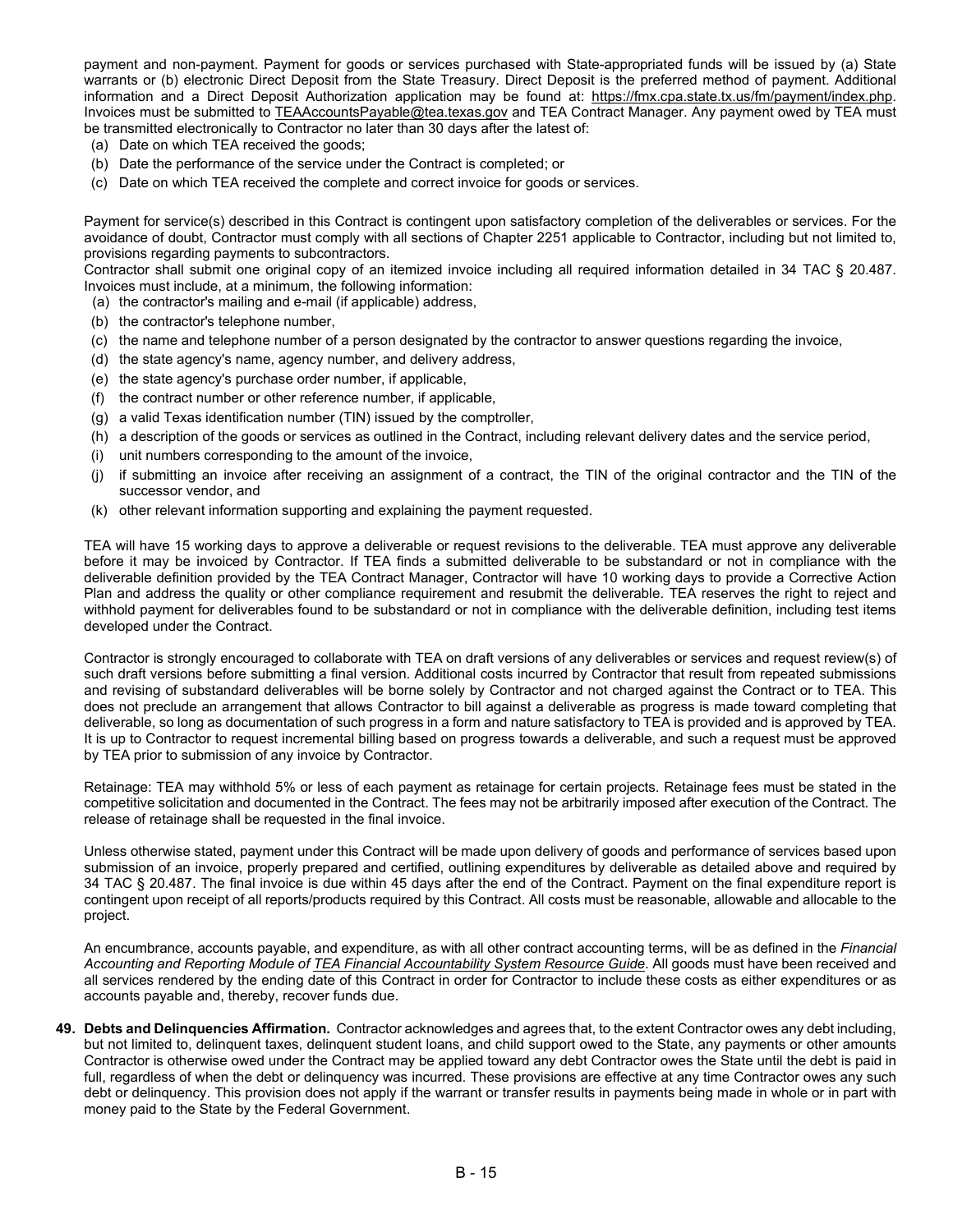Contractor may verify its account status by accessing the Comptroller's website at [https://fmx.cpa.state.tx.us/fm/pubs/purchase/restricted/index.php?section=indebted&page=persons\\_indebted](https://fmx.cpa.state.tx.us/fm/pubs/purchase/restricted/index.php?section=indebted&page=persons_indebted)

- **50. Encumbrances/Obligations**: All encumbrances, accounts payable, and expenditures shall occur on or between the beginning and ending dates of this Contract. All goods must have been received and all services rendered during the Contract period in order for Contractor to recover funds due. In no manner shall encumbrances be considered or reflected as accounts payable or as expenditures.
- **51. Refunds Due to TEA:** If TEA determines that TEA is due a refund of money paid to Contractor pursuant to this Contract, Contractor shall pay the money due to TEA within 30 days of Contractor's receipt of written notice that such money is due to TEA. If Contractor fails to make timely payment, TEA may obtain such money from Contractor by any means permitted by law, including but not limited to offset, counterclaim, cancellation, termination, suspension, total withholding, and/or disapproval of all or any subsequent applications for said funds.
- **52. Contractor Performance and Past Performance:** TEA is required to submit Contractor Performance reports under Texas Government Code, [§2155.089,](http://www.statutes.legis.state.tx.us/Docs/GV/htm/GV.2155.htm) and 34 TAC, [§20.509](http://texreg.sos.state.tx.us/public/readtac$ext.TacPage?sl=R&app=9&p_dir=&p_rloc=&p_tloc=&p_ploc=&pg=1&p_tac=&ti=34&pt=1&ch=20&rl=509) and [§20.115.](http://texreg.sos.state.tx.us/public/readtac$ext.TacPage?sl=R&app=9&p_dir=&p_rloc=&p_tloc=&p_ploc=&pg=1&p_tac=&ti=34&pt=1&ch=20&rl=115) The Comptroller's Vendor Performance Tracking System (VPTS) provides the State procurement community with a comprehensive tool for evaluating vendor performance to reduce risk in the contract awarding process. Historic reports submitted prior to February 10th, 2017 will be displayed as "Legacy Satisfactory" or "Legacy Unsatisfactory."

TEA may conduct reference checks with other entities regarding past performance of Contractor or its subcontractors. In addition to evaluating performance through the VPTS, TEA may examine other sources of Contractor performance, including, but not limited to, notices of termination, cure notices, assessments of liquidated damages, litigation, audit reports, and non-renewals of contracts. Such sources of Contractor performance may include any governmental entity, whether an agency or political subdivision of the State, another state, or the Federal government. Further, TEA may initiate such examinations of Contractor performance based upon media reports. Any such investigations shall be at the sole discretion of TEA, and any negative findings, as determined by TEA, may result in a non-award to Contractor. The VPTS is located on Comptroller's website at[: http://www.txsmartbuy.com/vpts.](http://www.txsmartbuy.com/vpts)

#### **53. Time Delays, Suspension, and Sanctions for Failure to Perform:**

Time is of the Essence.

Contractor's timely performance is essential to this Contract.

#### Suspension

If this Contract is suspended by TEA prior to its expiration date, the reasonable monetary value of services properly performed by Contractor pursuant to this Contract prior to suspension shall be determined by TEA and paid to Contractor as soon as reasonably possible*.* TEA shall not be required to pay any standby hourly rates during a suspension of work.

### **Sanctions**

If Contractor, in TEA's sole determination, fails or refuses for any reason to comply with or perform any of its obligations under this Contract, TEA may impose such sanctions as it may deem appropriate. This includes, but is not limited to, the withholding of payments to Contractor until Contractor complies; the cancellation, termination, or suspension of this Contract in whole or in part; and the seeking of other remedies as may be provided by this Contract or by law. Any cancellation, termination, or suspension of this Contract, if imposed, shall become effective at the close of business on the day of Contractor's receipt of written notice thereof from TEA.

- **54. Abandonment or Default**: If Contractor defaults on the Contract, TEA reserves the right to cancel the Contract without notice and either re-solicit or re-award the Contract to the next best responsive and responsible Contractor. The defaulting Contractor will not be considered in the re-solicitation and may not be considered in future solicitations for the same type of work, unless the specification or scope of work significantly changed. The period of suspension will be determined by TEA based on the seriousness of the default.
- **55. Dispute Resolution**: The dispute resolution process provided for in [Chapter 2260](http://www.statutes.legis.state.tx.us/Docs/GV/htm/GV.2260.htm) of the Texas Government Code must be used by TEA and Contractor to attempt to resolve all disputes arising under this Contract.
- **56. Protests**: Any actual or prospective Contractor who is aggrieved in connection with the solicitation, evaluation, or award of this Contract by TEA may submit a formal protest to the Director of TEA's Purchasing and Contracts Division. This protest procedure shall be the exclusive method by which anyone may make a challenge to any aspect of TEA's contracting process. TEA will not be required to consider the merits of any protest unless the written protest is submitted within 10 working days after such aggrieved person knows, or reasonably should have known, of the occurrence of the action which is protested. The protest document must meet with all requirements in applicable law and TEA's rules [\(19 TAC Section 30.2002\)](http://ritter.tea.state.tx.us/rules/tac/chapter030/ch030bb.html#30.2002).

If the protest procedure results in a final determination by TEA that a violation of law has occurred in its contracting process in a case in which a contract has been awarded, then TEA may declare the contract void at inception. In that event, the party who had been awarded the contract shall have no rights under the Contract and no remedies under the law against TEA.

**57. Termination:** This Contract shall terminate upon full performance of all requirements contained in this Contract, unless otherwise extended or renewed as provided in accordance with the Contract.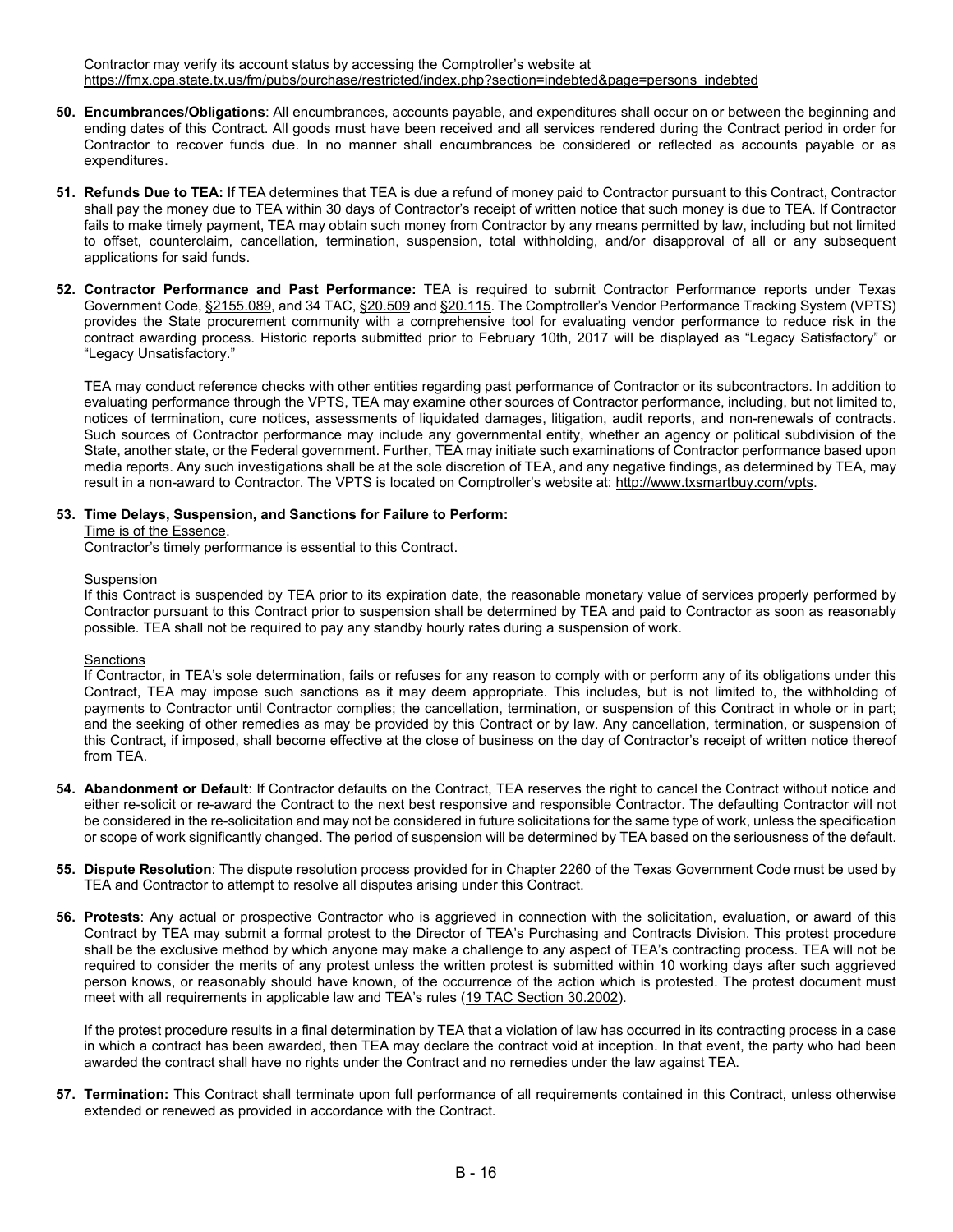- (a) **Termination for Convenience:** TEA may terminate this Contract at any time, in whole or in part, without cost or penalty, by providing 15 calendar days' advance written notice to Contractor. In the event of such a termination, Contractor must, unless otherwise mutually agreed upon in writing, cease all work immediately upon the effective date of termination. TEA shall be liable for payments limited only to the portion of work TEA authorized in writing and which Contractor has completed, delivered to TEA, and which has been accepted by TEA. All such work shall have been completed, in accordance with contract requirements, prior to the effective date of termination. TEA shall have no other liability, including no liability for any costs associated with the termination.
- (b) **Termination for Cause/Default:** If Contractor fails to provide the goods or services contracted for according to the provisions of the Contract or fails to comply with any of the terms or conditions of the Contract, TEA may, upon written notice of default to Contractor, immediately terminate all or any part of the Contract. Termination is not an exclusive remedy but will be in addition to any other rights and remedies provided in equity, by law or under the Contract. TEA may exercise any other right, remedy or privilege which may be available to it under applicable law of the State and any other applicable law or may proceed by appropriate court action to enforce the provisions of the Contract, or to recover damages for the breach of any agreement being derived from the Contract. The exercise of any of the foregoing remedies will not constitute a termination of the Contract unless TEA notifies Contractor in writing prior to the exercise of such remedy.

Following any termination for cause/default, Contractor shall remain liable for all covenants and indemnities under the Contract and shall be liable for all costs and expenses, including court costs, incurred by TEA with respect to the enforcement of any of the remedies listed herein.

- (c) **Termination Due to Changes in Law:** If federal or State laws or regulations or other federal or State requirements are amended or judicially interpreted so that either party cannot reasonably fulfill this Contract and if the parties cannot agree to an amendment that would enable substantial continuation of the Contract, the parties shall be discharged from any further obligations under this Contract.
- (d) **Rights upon Termination or Expiration of Contract:** In the event that the Contract is terminated for any reason, or upon its expiration, TEA shall retain ownership of all Works and associated documentation and materials obtained from Contractor under the Contract.
- (e) **Survival of Terms:** Expiration or termination of the Contract for any reason does not release Contractor from any liability or obligation set forth in the Contract that is expressly stated to survive any such expiration or termination or by its nature would be intended to be applicable following any such termination, including the provisions regarding confidentiality, indemnification, warranty, transition, records, audit, ownership of intellectual property or other property rights, dispute resolution, rights and remedies upon termination, invoice and fees verification.
- (f) **Contract Transition:** In the event a subsequent competitive solicitation is awarded to a new contractor, Contractor shall handover to the new contractor all "Works" including but not limited to the following: data, materials, database access, intellectual property, source code, training materials, access to websites, asset transfer, and maintenance of service commitments. The purpose of transition planning is to ensure a seamless and continuous service when changing from one contract to another. Contractor will begin shipping, transmitting or providing access to all appropriate materials and data to the new contractor within 10 days of announcement of award at the new contractor's expense for data processing and production, packing and shipping. Contractor will be responsible for providing the services identified in the Contract until all records have been completely transferred to the new contractor. Contractor is responsible for performing due diligence to ensure that all the transition activities are identified and completed during the Contract transition.

The Outgoing Contractor shall submit to TEA requested reports and data. TEA will not release the final invoice until all materials are returned to TEA or their designee. TEA Contract Manager shall approve the transition plan prior to its implementation. The transition plan must minimize the impacts on continuity of operations and maintain communication with TEA Contract Manager and the new contractor.

(g) **Return of Works and TEA Confidential Information:** Subject to paragraph (f) of this Clause above, upon the request of TEA, but in any event upon termination or expiration of this Contract or a statement of work, Contractor, at its sole expense, shall surrender to TEA all Works pertaining to the Contract Project, any and all documentation or other products or results of the services, and all other documents or materials (and copies of same) furnished by TEA to Contractor, including all materials embodying the Contract Project, regardless of form or whether complete or incomplete, and all TEA Confidential Information upon TEA's request. Failure to timely deliver such Works, information and any and all documentation or other products and results of the services will be considered a material breach of this Contract and TEA has the unrestricted right at any time during the term of this Contract to request the return of TEA Confidential Information and/or the return of Protected Data to all Authorized Users.

Following confirmation by TEA that the copies of such materials are acceptable and the completion of any Contract Project activities for which such materials are required, Contractor will sanitize or destroy all other copies of such material in Contractor's possession and cease using such materials and any information contained therein for any purpose. An authorized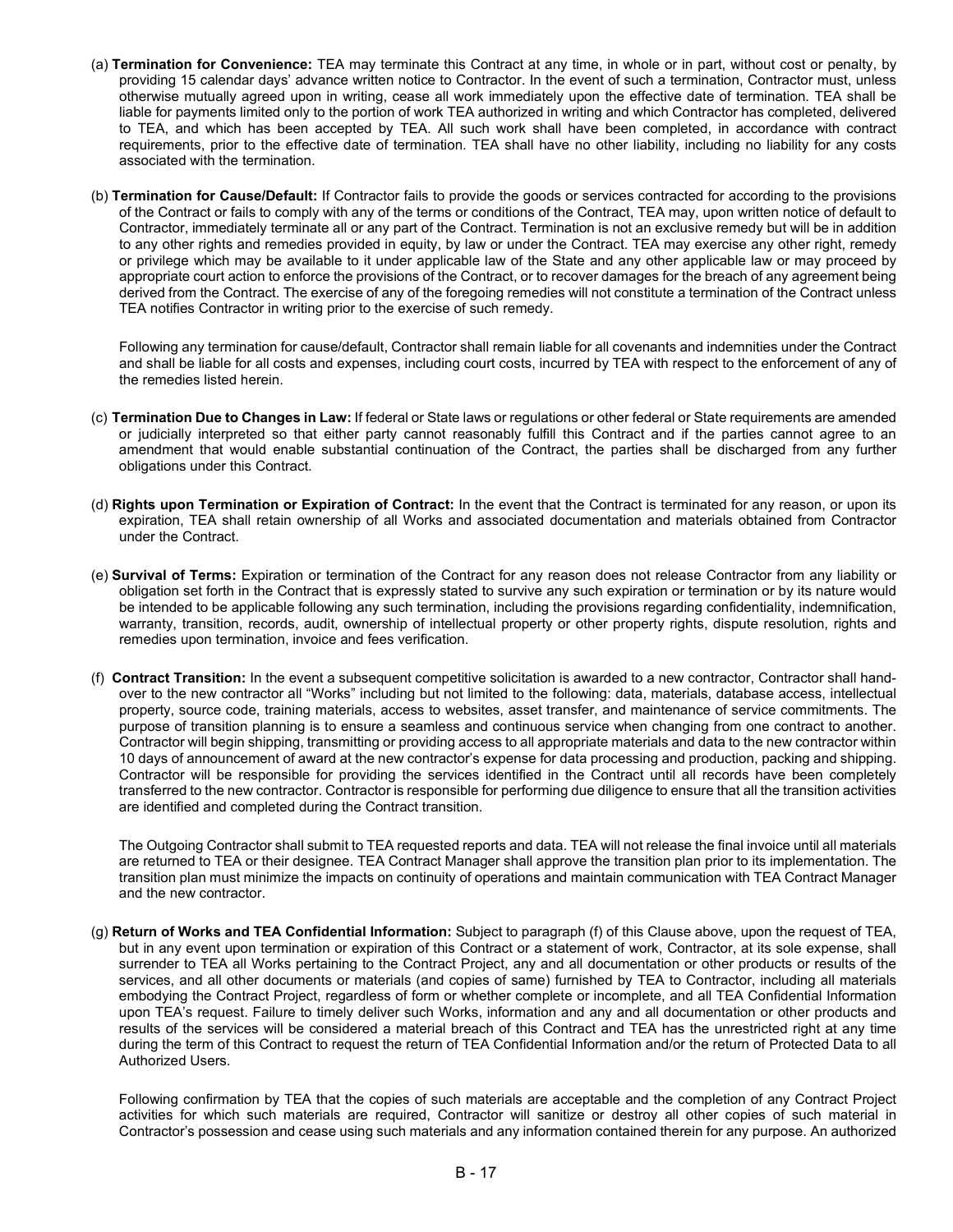officer of Contractor must certify that ALL records have either been properly cleared, purged, destroyed or returned to TEA in order to close out the Contract.

**58. Insurance:** Contractor represents and warrants that it maintains and will maintain the following insurance coverage during the term of this Contract:

| <b>Minimum Required Amounts of Insurance Coverage</b>                                                                                                   |                                                                                                                                                                                                                                                                                                                                                                                                                                                                                                                                                                                                                                                                                                                                                                                                                                                                                                                                                                                                                                                                           |  |
|---------------------------------------------------------------------------------------------------------------------------------------------------------|---------------------------------------------------------------------------------------------------------------------------------------------------------------------------------------------------------------------------------------------------------------------------------------------------------------------------------------------------------------------------------------------------------------------------------------------------------------------------------------------------------------------------------------------------------------------------------------------------------------------------------------------------------------------------------------------------------------------------------------------------------------------------------------------------------------------------------------------------------------------------------------------------------------------------------------------------------------------------------------------------------------------------------------------------------------------------|--|
|                                                                                                                                                         |                                                                                                                                                                                                                                                                                                                                                                                                                                                                                                                                                                                                                                                                                                                                                                                                                                                                                                                                                                                                                                                                           |  |
| <b>Workers Compensation</b>                                                                                                                             | <b>Statutory Limits</b>                                                                                                                                                                                                                                                                                                                                                                                                                                                                                                                                                                                                                                                                                                                                                                                                                                                                                                                                                                                                                                                   |  |
| <b>Employers Liability</b>                                                                                                                              |                                                                                                                                                                                                                                                                                                                                                                                                                                                                                                                                                                                                                                                                                                                                                                                                                                                                                                                                                                                                                                                                           |  |
| Bodily Injury by Accident                                                                                                                               | \$1,000,000 each Accident                                                                                                                                                                                                                                                                                                                                                                                                                                                                                                                                                                                                                                                                                                                                                                                                                                                                                                                                                                                                                                                 |  |
| Bodily Injury by Disease                                                                                                                                | \$1,000,000 each Employee                                                                                                                                                                                                                                                                                                                                                                                                                                                                                                                                                                                                                                                                                                                                                                                                                                                                                                                                                                                                                                                 |  |
| Bodily Injury by Disease                                                                                                                                | \$1,000,000 Policy Limit                                                                                                                                                                                                                                                                                                                                                                                                                                                                                                                                                                                                                                                                                                                                                                                                                                                                                                                                                                                                                                                  |  |
| <b>Commercial General Liability</b>                                                                                                                     | Bodily Injury and Property Damage                                                                                                                                                                                                                                                                                                                                                                                                                                                                                                                                                                                                                                                                                                                                                                                                                                                                                                                                                                                                                                         |  |
| (Occurrence based)                                                                                                                                      | \$1,000,000 each Occurrence Limit                                                                                                                                                                                                                                                                                                                                                                                                                                                                                                                                                                                                                                                                                                                                                                                                                                                                                                                                                                                                                                         |  |
|                                                                                                                                                         | \$2,000,000 Aggregate Limit                                                                                                                                                                                                                                                                                                                                                                                                                                                                                                                                                                                                                                                                                                                                                                                                                                                                                                                                                                                                                                               |  |
|                                                                                                                                                         | \$5,000 Medical Expenses each person                                                                                                                                                                                                                                                                                                                                                                                                                                                                                                                                                                                                                                                                                                                                                                                                                                                                                                                                                                                                                                      |  |
|                                                                                                                                                         | \$2,000,000 Products/Completed Operations Aggregate Limit                                                                                                                                                                                                                                                                                                                                                                                                                                                                                                                                                                                                                                                                                                                                                                                                                                                                                                                                                                                                                 |  |
|                                                                                                                                                         | \$1,000,000 Personal Injury and Advertising Liability                                                                                                                                                                                                                                                                                                                                                                                                                                                                                                                                                                                                                                                                                                                                                                                                                                                                                                                                                                                                                     |  |
|                                                                                                                                                         | \$50,000 Damage to Premises Rented                                                                                                                                                                                                                                                                                                                                                                                                                                                                                                                                                                                                                                                                                                                                                                                                                                                                                                                                                                                                                                        |  |
| Automobile Liability                                                                                                                                    |                                                                                                                                                                                                                                                                                                                                                                                                                                                                                                                                                                                                                                                                                                                                                                                                                                                                                                                                                                                                                                                                           |  |
| All Owned, Hired and Non-Owned Vehicles                                                                                                                 | \$500,000 Combined Single Limit (for each accident)                                                                                                                                                                                                                                                                                                                                                                                                                                                                                                                                                                                                                                                                                                                                                                                                                                                                                                                                                                                                                       |  |
| Umbrella/Excess Liability                                                                                                                               | \$1,000,000 per Occurrence                                                                                                                                                                                                                                                                                                                                                                                                                                                                                                                                                                                                                                                                                                                                                                                                                                                                                                                                                                                                                                                |  |
| Technology/Professional Liability Insurance,<br>and Intellectual Property Infringement, and<br>Data Protection Liability Insurance (Cyber<br>Liability) | \$5,000,000 for each and every claim and in the aggregate, covering liabilities<br>for financial loss resulting or arising from acts, errors, or omissions, in<br>rendering the Contract Project, including: (i) intellectual property infringement<br>arising out of software and/or content (excluding patent infringement and<br>misappropriation of trade secrets); (ii) breaches of security; (iii) a violation or<br>infringement of any laws; and (iv) data theft, damage, destruction, or<br>corruption, including without limitation, unauthorized access, unauthorized<br>use, identity theft, theft of Personally Identifiable Information or confidential<br>corporate information, transmission of a computer virus or other type of<br>malicious code, and participation in a denial of service attack on a third party.<br>Such insurance must address all of the foregoing without limitation if caused<br>by Contractor, its Affiliates or agents, or an independent contractor working<br>on behalf of the Contractor in providing the Contract Project |  |

All required insurance coverage must: (a) be in a form satisfactory to TEA; (b) be written on a primary and non-contributory basis with any other insurance coverages Contractor currently has in place; (c) include a Waiver of Subrogation Clause; and (d) issue from a company or companies that: (i) have a Financial Strength Rating of "A" or better from A.M. Best Company, Inc., (ii) have a Financial Size Category Class of "VII" or better from A.M. Best Company, Inc., and (iii) are authorized to do business under the laws of the State.

All required insurance coverage, other than workers compensation and professional liability, must name the State, TEA and its/their Officers, Directors, and Employees as additional insureds. Contractor shall provide to TEA certificates of insurance showing the State and TEA as named additional insureds as detailed below.

- Contractor shall:<br>(a) provide Certificates of Insurance to the TEA Contracts and Purchasing Division by email at [TEAContractMonitoring@tea.texas.gov](mailto:TEAContractMonitoring@tea.texas.gov) and by U.S. First Class Mail within 30 days of the time Contractor submits its signed Contract and at least 30 calendar days prior to any material change of a required policy;
- (b) provide (a) notice to TEA Contracts and Purchasing Division by email at [TEAContractMonitoring@tea.texas.gov](mailto:TEAContractMonitoring@tea.texas.gov) and by U.S. First Class Mail of any cancellation or non-renewal of a required policy at least 30 days prior to such cancellation or non-renewal and (b) Certificates of Insurance for any policy replacing such cancelled or non-renewed policy to TEA Contracts and Purchasing Division by email at [TEAContractMonitoring@tea.texas.gov](mailto:TEAContractMonitoring@tea.texas.gov) and by U.S. First Class Mail at least 10 calendar days prior to such cancelation or non-renewal.
- (c) ensure that all required insurance policies are written to cover all products, services, and locations related to Contractor's performance under the Contract; and
- (d) within five working days of being requested by TEA, provide additional written proof, acceptable to TEA, of all policies and renewal policies. All policies and renewal policies must meet all terms set forth in the Contract.

Contractor further represents and warrants that all policies contain endorsements prohibiting cancellation except upon at least 30 days prior written notice to TEA.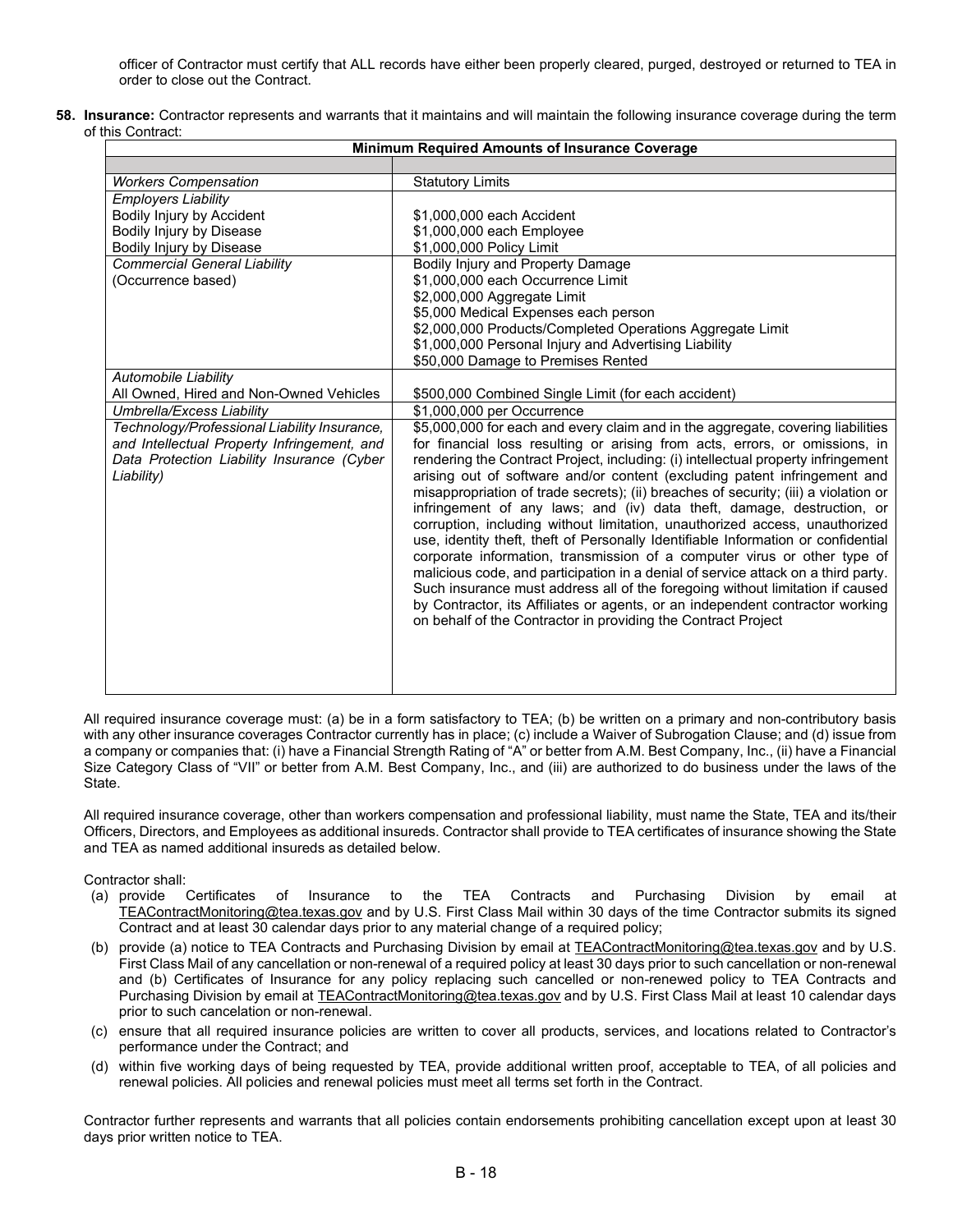- **59. Force Majeure:** Neither Contractor nor TEA shall be liable to the other for any delay in, or failure of performance, of any requirement included in this Contract caused by force majeure. The existence of such causes of delay or failure shall extend the period of performance until after the causes of delay or failure have been removed provided the non-performing party exercises all reasonable due diligence to perform. Force majeure is defined as acts of God, war, fires, explosions, hurricanes, floods, failure of transportation, or other causes that are beyond the reasonable control of either party and that by exercise of due foresight such party could not reasonably have been expected to avoid, and which, by the exercise of all reasonable due diligence, such party is unable to overcome, but force majeure events specifically exclude cyberattacks, intrusions and incidents of unauthorized access to any Contractor Technology Platform that is provided to TEA hereunder. Each party must inform the other in writing, with proof of receipt, within five working days of the existence of such force majeure, or otherwise waive this right as a defense. Contractor shall use diligent efforts to end the failure or delay and ensure the effects of such force majeure event are minimized. In the event of a force majeure event, Contractor will not increase its charges under this Contract. If the delay or failure continues beyond 10 calendar days, TEA may terminate this Contract in whole or in part with no further liability and will receive a refund of any prepaid fees unearned as of the time of termination.
- **60. Drug Free Workplace Policy**: Contractor represents and warrants that it shall comply with the applicable provisions of the Drug-Free Work Place Act of 1988 (41 U.S.C. § 701 et seq.) and maintain a drug-free work environment.
- **61. TEA No Smoking Policy:** The Texas Facilities Commission (TFC), in compliance with the City of Austin ordinances, prohibits smoking and the use of all tobacco products within 15 feet outside of public entrances to state-owned facilities. TFC has designated where outside smoking areas are located on state property. Smoking and other tobacco use are prohibited in all areas of the William B. Travis Building and any other building occupied by or under the control of TEA. This includes the use of e-cigarettes and vaping products per Texas Facilities Commissions regulations. Contractor, by acceptance of this Contract, agrees to abide by this policy when on the property of TEA.
- **62. Performance Measurement:** Contractor shall use OMB-approved standard information collections when providing financial and performance information. Contractor must be able to relate financial data to performance accomplishments of the project. Contractor must also provide cost information to demonstrate cost effective practices (e.g., through unit cost data). Contract performance should be measured in a way that will help to improve program outcomes, share lessons learned, and spread adoption of promising practices. Contractor must have effective control over, and accountability for, all funds, property, and other assets. The Contractor must adequately safeguard all assets and assure that they are used solely for authorized purposes.
- **63. Entities that Boycott Israel:** Contractor represents and warrants that: (a) it does not, and shall not for the duration of the Contract, boycott Israel or (b) the verification required by [Section 2271.002 of the Texas Government Code](https://statutes.capitol.texas.gov/Docs/GV/htm/GV.2271.htm#2271.002) does not apply to the Contract. If circumstances relevant to this provision change during the course of the Contract, Contractor shall promptly notify TEA.
- **64. Energy Company Boycotts:** Contractor represents and warrants that: (a) it does not, and will not for the duration of the Contract, boycott energy companies or (b) the verification required by Section 2274.002 of the Texas Government Code does not apply to the Contract. If circumstances relevant to this provision change during the course of the Contract, Contractor shall promptly notify TEA.
- **65. Firearm Entities and Trade Associations Discrimination:** Contractor verifies that: (1) it does not, and will not for the duration of the contract, have a practice, policy, guidance, or directive that discriminates against a firearm entity or firearm trade association or (2) the verification required by Section 2274.002 of the Texas Government Code does not apply to the contract. If circumstances relevant to this provision change during the course of the contract, Contractor shall promptly notify TEA.
- **66. COVID-19 Vaccine Passport Prohibition:** Contractor certifies that it does not require its customers to provide any documentation certifying the customer's COVID-19 vaccination or post-transmission recovery on entry to, to gain access to, or to receive service from the Contractor's business. Contractor acknowledges that such a vaccine or recovery requirement would make Contractor ineligible for a state-funded contract**.**
- **67. National Anthem Verification:** If Contractor is a professional sports team as defined by [Section 2004.002 of the Texas Occupations](https://statutes.capitol.texas.gov/Docs/OC/htm/OC.2004.htm#2004.002)  [Code,](https://statutes.capitol.texas.gov/Docs/OC/htm/OC.2004.htm#2004.002) including a wholly-owned subsidiary, majority-owned subsidiary, parent company, or affiliate of a professional sports team that exists to make a profit, Contractor will play the United States national anthem at the beginning of each team sporting event held at the Contractor's home venue or other venue controlled by Contractor for the event. Failure to comply with this obligation constitutes a default of this contract, and immediately subjects Contractor to the penalties for default, such as repayment of money received or ineligibility for additional money. In addition, Contractor may be debarred from contracting with the State. TEA or the Attorney General may strictly enforce this provision.
- **68. Critical Infrastructure Affirmation**: If Contractor will be granted direct or remote access to or control of critical infrastructure in this state, as defined by Section 2274.0101 [of the Texas Government Code,](https://statutes.capitol.texas.gov/Docs/GV/htm/GV.2274.htm#2274.0102) which includes cybersecurity systems, excluding access specifically allowed by the governmental entity for product warranty and support purposes, then pursuant to Government Code Section 2274.0102, Contractor certifies that neither it nor its parent company, nor any affiliate of Contractor or its parent company, is: (1) majority owned or controlled by citizens or governmental entities of China, Iran, North Korea, Russia, or any other country designated by the Governor under Government Code Section 2274.0103, or (2) headquartered in any of those countries.
- **69. Critical Infrastructure Subcontracts**: For purposes of this paragraph, the designated countries are China, Iran, North Korea, Russia, and any countries lawfully designated by the Governor as a threat to critical infrastructure. Pursuant to Section 113.002 of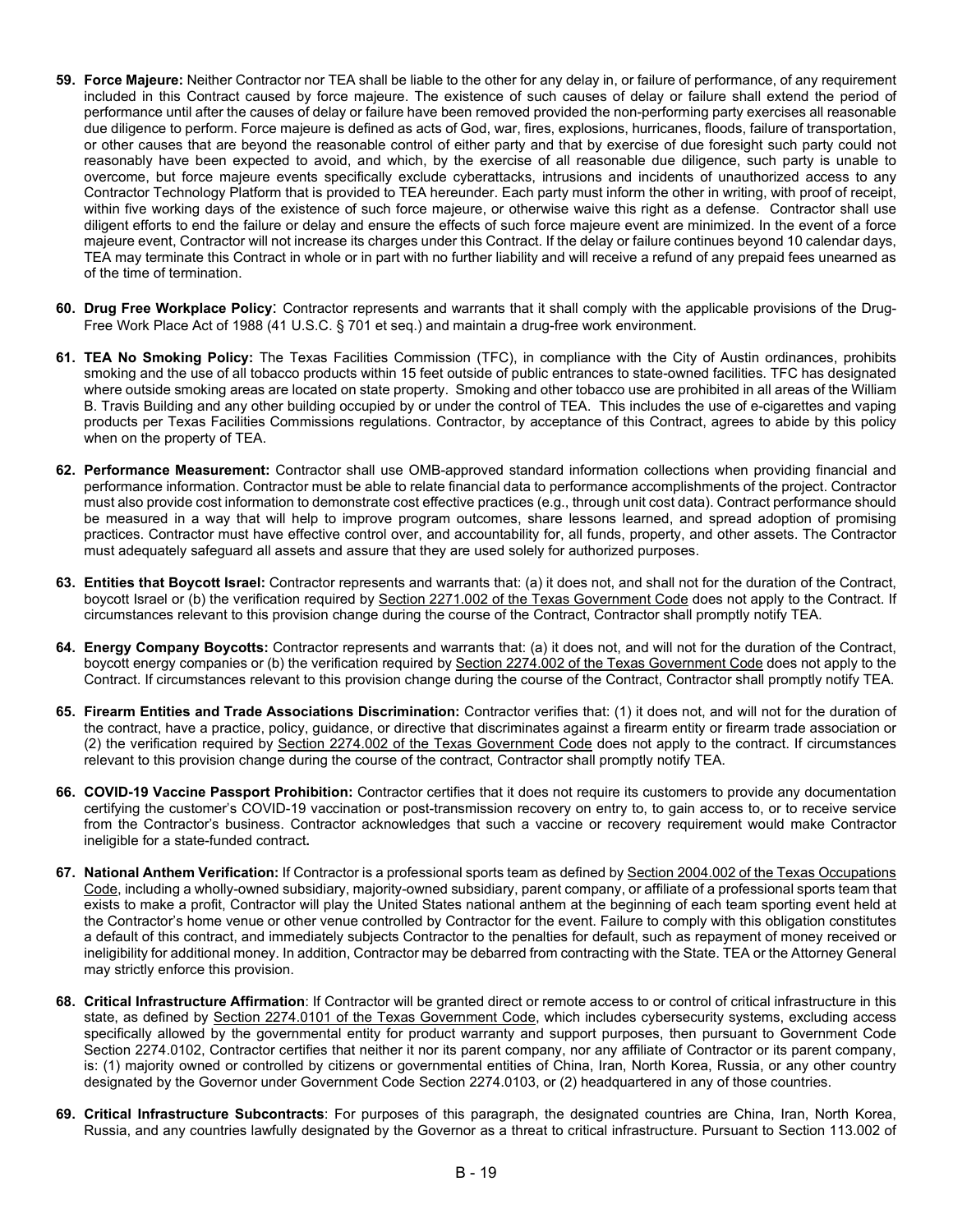the Business and Commerce Code, Contractor shall not enter into a subcontract that will provide direct or remote access to or control of critical infrastructure, as defined by Section 113.001 of the Texas Business and Commerce Code, in this state, other than access specifically allowed for product warranty and support purposes, unless (i) neither the subcontractor nor its parent company, nor any affiliate of the subcontractor or its parent company, is majority owned or controlled by citizens or governmental entities of a designated country; and (ii) neither the subcontractor nor its parent company, nor any affiliate of the subcontractor or its parent company, is headquartered in a designated country. Contractor will notify TEA before entering into any subcontract that will provide direct or remote access to or control of critical infrastructure, as defined by Section 113.001 of the Texas Business & Commerce Code, in this state.

- **70. Disaster Recovery Measures and Plan**: Contractor will maintain commercially reasonable business continuity and disaster recovery measures (including but not limited to adequate backups in the case of ransomware) to prevent or cure any resulting delay or failure and must execute such measures prior to being excused from performance due to force majeure. In accordance with 13 TAC Section 6.94(a)(9), Contractor must provide to TEA the descriptions of its business continuity and disaster recovery plan. Contractor shall provide TEA with a copy of updated versions of its business continuity and disaster recovery plan (and that of any subcontractor, including any third party hosting company, that it uses) within 30 days after changes are adopted, or within five days of TEA requesting a copy. Contractor must provide TEA the expected recovery time objective and recovery point objective in the event of major outage. TEA shall be free to share the disaster plan with any government agency with jurisdiction to request a copy from TEA and as otherwise required by court a court of competent jurisdiction, or any federal or State law, including without limitation the Public Information Act, in accordance Clause 41 hereof.
- **71. Computer Equipment Recycling Program:** If this Contract is for the purchase or lease of computer equipment, then Contractor certifies that it is in Compliance [with Subchapter Y, Chapter 361 of the Texas Health and Safety Code](https://statutes.capitol.texas.gov/Docs/HS/pdf/HS.361.pdf) related to the Computer Equipment Recycling Program and the Texas Commission on Environmental Quality rules in [30 TAC Chapter 328.](http://texreg.sos.state.tx.us/public/readtac$ext.ViewTAC?tac_view=4&ti=30&pt=1&ch=328)
- **72. Television Equipment Recycling program**: If Contractor is submitting a Response for the purchase or lease of covered television equipment, then Contractor certifies that it is compliant with Subchapter Z, Chapter 361 of the Texas Health and Safety Code related to the Television Equipment Recycling Program.
- **73. Secure Erasure of Hard Disk Capability:** All equipment provided to TEA by Contractor that is equipped with hard disk drives (i.e., computers, telephones, printers, fax machines, scanners, multifunction devices, etc.) shall have the capability to securely erase data written to the hard drive prior to final disposition of such equipment, either at the end of the equipment's useful life or the end of the related services agreement for such equipment, in accordance with 1 TAC § Chapter 202.
- **74. Electrical Items:** All electrical items purchased under this Contract must meet all applicable OSHA standards and regulations and bear the appropriate listing from Underwriters Laboratory (UL), Factory Mutual Resource Corporation (FMRC), or National Electrical Manufacturers Association (NEMA).
- **75. Independent Contractor**: Contractor acknowledges and agrees that it is furnishing products and services in the capacity of an independent contractor and that Contractor, Contractor's employees, representatives, agents, subcontractors, suppliers, and thirdparty service providers are not employees of TEA or the State. Contractor shall have no claim against TEA for vacation pay, sick leave, retirement benefits, social security, worker's compensation, health or disability benefits, unemployment insurance benefits, or employee benefits of any kind. The Contract shall not create any joint venture, partnership, agency, or employment relationship between Contractor and TEA.
- **76. Excluded Parties:** Contractor certifies that it is not listed in the prohibited vendors list authorized by Executive Order No. 13224, "Blocking Property and Prohibiting Transactions with Persons Who Commit, Threaten to Commit, or Support Terrorism", published by the United States Department of the Treasury, Office of Foreign Assets Control.
- **77. Felony Criminal Convictions:** Contractor represents and warrants that Contractor has not and Contractor's employees, agents or representatives, including any subcontractors and employees, agents or representative of such subcontractors assigned to TEA projects, have not been convicted of a felony criminal offense, or that, if such a conviction has occurred, Contractor has fully advised TEA as to the facts and circumstances surrounding the conviction.
- **78. Criminal Background Checks:** If during the term of this Contract, Contractor and/or Contractor's staff, or subcontractor and/or subcontractor's staff have either (a) access to Texas public school campuses, or (b) access to TEA Confidential Information or TEA data systems, all Contractor and/or Contractor's staff and/or subcontractor and/or subcontractor's staff must submit to a national criminal history record information review (including fingerprinting) and meet all eligibility standards and criteria as set by TEA before serving in assignments on behalf of TEA. This requirement applies to all individuals who currently serve or will serve in TEA assignments that have the possibility of direct contact with students. Contractor and/or any staff member of Contractor who may perform services under this Contract must complete this criminal history review before the beginning of an assignment. If said individuals have not completed this requirement or the review results in a determination that Contractor, Contractor's staff, subcontractor or subcontractor's staff is not eligible for assignment, this Contract will be terminated effective immediately or the date of notice of non-eligibility, whichever is earliest.
	- (a) Contractor, Contractor's staff, subcontractor or subcontractor's staff will not meet eligibility standards and be permanently disqualified from serving on TEA assignments if an initial review of criminal history records indicates:
		- i. Felony conviction or deferred adjudication;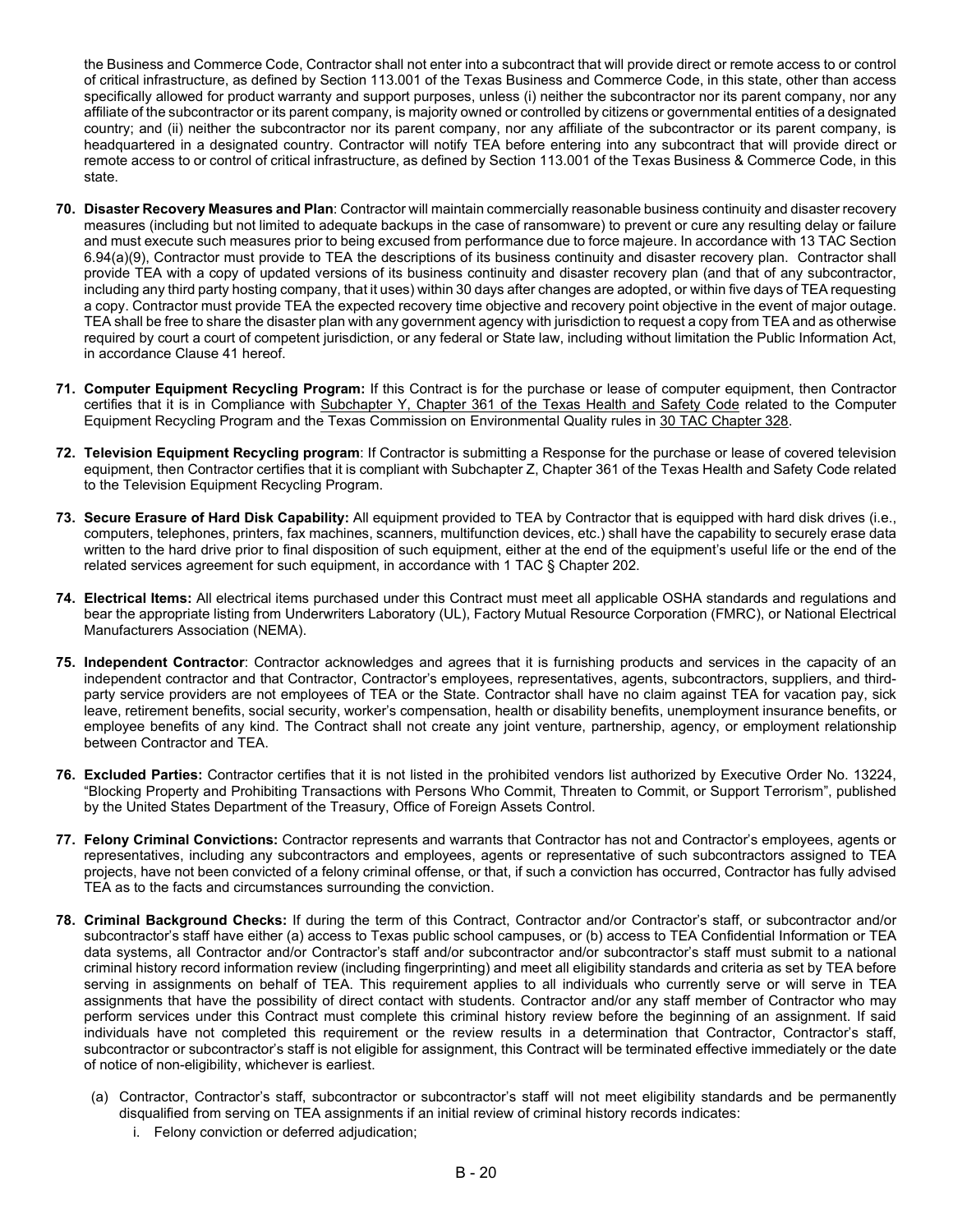- ii. Offense on conviction of which the defendant is required to register as a sex offender;
- iii. Conviction or deferred adjudication of a Class A Misdemeanor; or
- iv. Offense under the laws of another state or federal law that is equivalent to an offense specified above, or their criminal record indicates an unresolved Felony or Class A misdemeanor.
- (b) Educator Certification Required: If the individual is a certified educator, the educator's certificate(s) must currently be valid and in good standing. If the certificate(s) is/are not in good standing (inactive, invalid, revoked, suspended or surrendered) the individual is not eligible for TEA appointments, assignments, contract, or grant awards or to provide services to school entities on behalf of TEA.
- **79. Disclosure of Prior State Employment:** In accordance wit[h Section 2254.033 of the Texas Government Code,](https://statutes.capitol.texas.gov/Docs/GV/htm/GV.2254.htm#2254.033) relating to consulting services, Contractor certifies that it does not employ an individual who has been employed by TEA or another State agency at any time during the two years preceding the submission of the Response or, in the alternative, Contractor has disclosed in its Response the following: (a) the nature of the previous employment with TEA or the other State agency; (b) the date the employment was terminated; and (c) the annual rate of compensation for the employment at the time of its termination.
- **80. No Conflicts of Interest:** Contractor represents and warrants that the provision of goods and services or other performance under the contract will not constitute an actual or potential conflict of interest or reasonably create an appearance of impropriety.
- **81. Collusion:** Contractor represents and warrants that Contractor has not colluded with, nor received any assistance from, any person who was paid by TEA to prepare specifications or a solicitation on which a Contractor's Response is based and will not allow any person who prepared the respective specifications or solicitation to participate financially in any contract award.
- **82. Suspension and Debarment**: Contractor represents and warrants that it and its principals are not suspended or debarred from doing business with the State or federal government as listed on the State Debarred Vendor List maintained by the Texas Comptroller of Public Accounts and/or the System for Award Management (SAM) maintained by the General Services Administration.
- **83. Financial Participation Prohibited:** Under Section 2155.004(b) of the Texas Government Code, Contractor certifies that the individual or business entity named in this Response or contract is not ineligible to receive the specified contract and acknowledges that the contract may be terminated and payment withheld if this certification is inaccurate.
- **84. Foreign Terrorist Organizations:** Contractor represents and warrants that it is not engaged in business with Iran, Sudan, or a foreign terrorist organization, as prohibited by Section 2252.152 of the Texas Government Code.
- **85. Former TEA Employees:** In accordance with Section 2252.901 of the Texas Government Code, Contractor represents and warrants that none of its employees including, but not limited to, those authorized to provide services under the Contract, were former employees of TEA during the 12 month period immediately prior to the date of execution of the Contract. In the case of professional services contracts as described by Chapter 2254 of the Texas Government Code, Contractor represents and warrants that if a former employee of TEA was employed by Contractor within one year of the employee's leaving TEA, then such employee will not perform services on projects with Contractor that the employee worked on while employed by TEA.
- **86. Restricted Employment of Certain State Personnel:** Pursuant to Section 572.069 of the Texas Government Code, Contractor represents and warrants that it has not employed and will not employ a former State officer or employee who participated in a procurement or contract negotiations for TEA involving Contractor within two years after the date that the contract is signed, or the procurement is terminated or withdrawn. This certification only applies to former State officers or employees whose State service or employment ceased on or after September 1, 2015.
- **87. Dealings with Public Servants:** Pursuant to Section 2155.003 of the Texas Government Code, Contractor represents and warrants that it has not given, offered to give, nor intends to give at any time hereafter any economic opportunity, future employment, gift, loan, gratuity, special discount, trip, favor, or service to a public servant in connection with the submitted Response.
- **88. Prior Disaster Relief Contract Violation**: Sections 2155.006 and 2261.053 of the Texas Government Code, prohibit State agencies from accepting a Response or awarding a Contract that includes proposed financial participation by a person who, in the past five years, has been convicted of violating a federal law or assessed a penalty in connection with a contract involving relief for Hurricane Rita, Hurricane Katrina, or any other disaster, as defined by Section 418.004 of the Texas Government Code, occurring after September 24, 2005. Under Sections 2155.006 and 2261.053 of the Texas Government Code, Contractor certifies that the individual or business entity named in this Response or Contract is not ineligible to receive the specified contract and acknowledges that this Contract may be terminated, and payment withheld if this certification is inaccurate.
- **89. Ability to Conduct Business in Texas:** Contractor represents and warrants that it is, and will be for the duration of the Contract, duly organized, validly existing and duly authorized and in good standing with an active status to transact business under the laws of its state of organization. If Contractor is a foreign or out-of-state entity, Contractor represents and warrants that it is duly authorized and in good standing to do business with an active status in the State and is registered to transact business in the State under the process described in [Texas Business Organizations Code, Title 1, Chapter 9](https://statutes.capitol.texas.gov/Docs/BO/htm/BO.9.htm) and any other State or federal statutes which require registration in order for Contractor to conduct business in the State under the Contract.